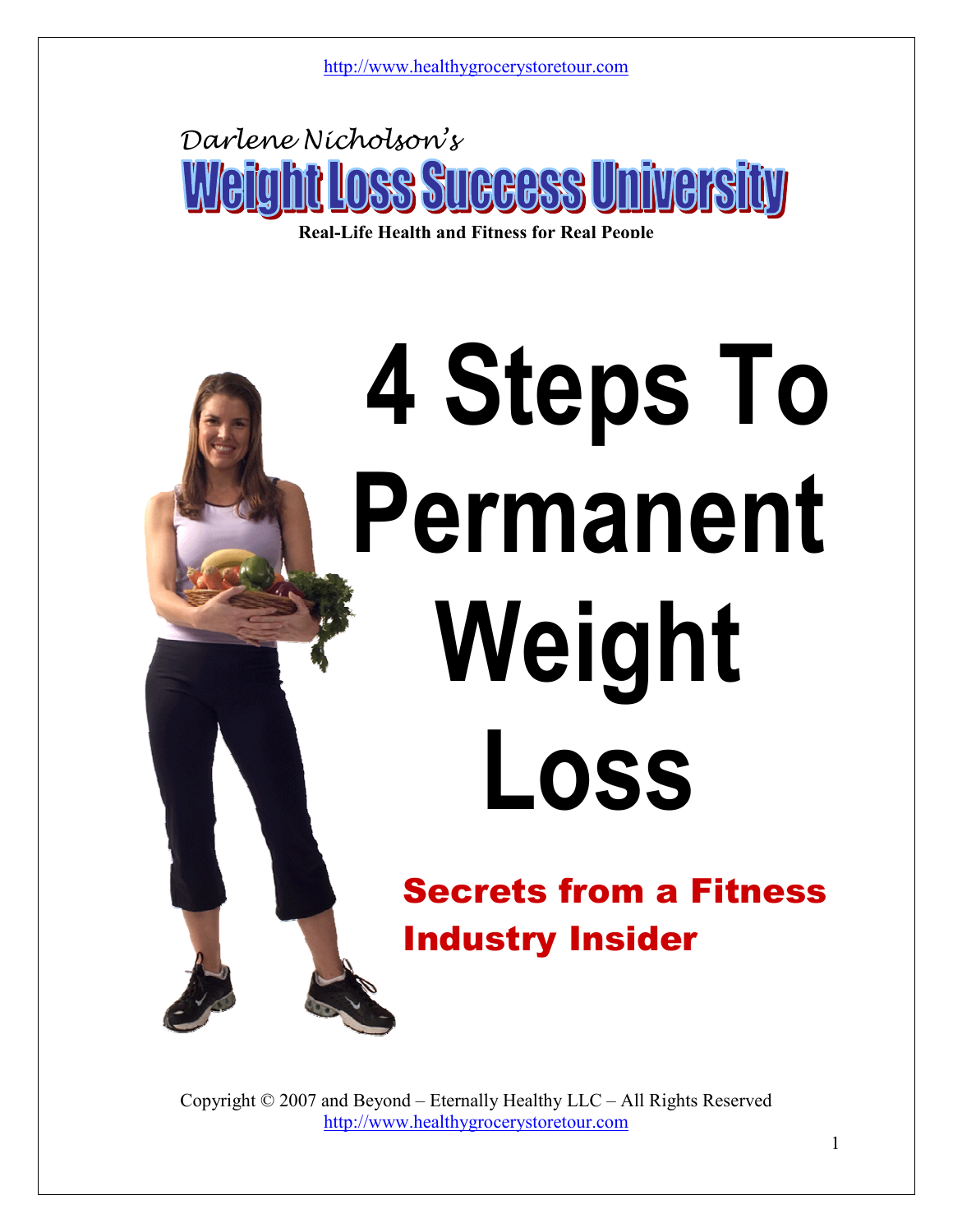© 2007 Eternally Healthy LLC CONGRATULATIONS! YOU NOW HAVE MASTER RESELL RIGHTS TO THIS REPORT What does this mean? By owning the Reprint Rights you can reprint, resell or redistribute this report For any price you like and keep 100% of the profits

YOUR REPRINT RIGHTS [YES] CAN BE GIVEN AWAY FREE [YES] CAN BE PACKAGED [YES] CAN BE OFFERED AS A BONUS [YES] CAN BE SOLD AT ANY PRICE [YES] CAN BE USED AS A BAIT TO BUILD YOUR LIST [NO] CAN BE EDITED COMPLETELY [NO] CAN BE USED AS WEB CONTENT [NO] CAN BE BROKEN DOWN INTO SMALLER ARTICLES [YES] CAN BE ADDED TO MEMBERSHIP SITES [YES] CAN BE OFFERED THROUGH AUCTION SITES [YES] CAN SELL RESELL RIGHTS [YES] CAN SELL MASTER RESELL RIGHTS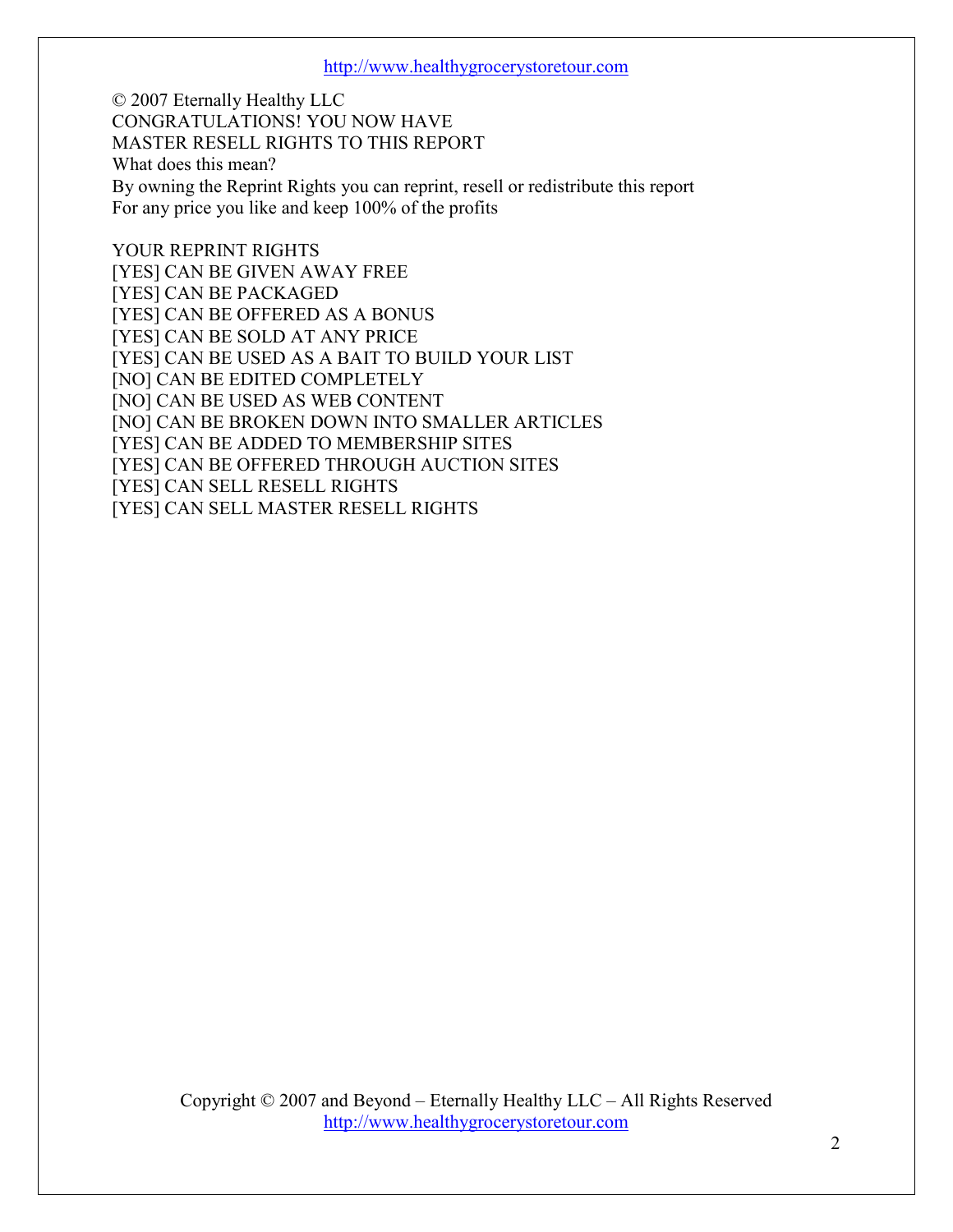### **Contents**

#### Introduction

- Step 1 Get Your Motor Rollin'
- Step 2 Stop The Diet Mentality
- Step 3 Build Your House On A Rock
- Step 4 Healthy Eating for Dummies

#### "Progress is impossible without change"

George Bernard Shaw

#### **Introduction**

 can't believe I'm actually writing "the" book that is going to help you achieve the level of health and fitness that you have always dreamed of. Me. Little, scrawny, sickly Darlene that was always last picked in gym class and couldn't run a block to save her life. There's can't believe I'm actually writing<br>health and fitness that you have a<br>was always last picked in gym<br>power in a good story so here is mine:

I spent most of my childhood and young adult years struggling with my health. I battled severe allergies, asthma, spastic colon and irritable bowel syndrome (IBS) and low self-esteem for as long as I could remember. I grew up sickly, weak and defeated. I was told not to over-exert myself, take my medicines regularly and make the best of it. I wasn't encouraged to play outside for fear of my allergies and asthma "getting stirred up" and needless to say sports were out of the question. One year I attempted to play softball - but it's hard to want to try at something where you get made fun of regularly…so I rarely played. During my college years I was in and out of the emergency room with "tummy" complications due to my spastic colon, IBS and poor diet. I continued to battle with my health until my mid 20's. One day I got SICK AND TIRED of being SICK AND TIRED. I had to take control and take back my life.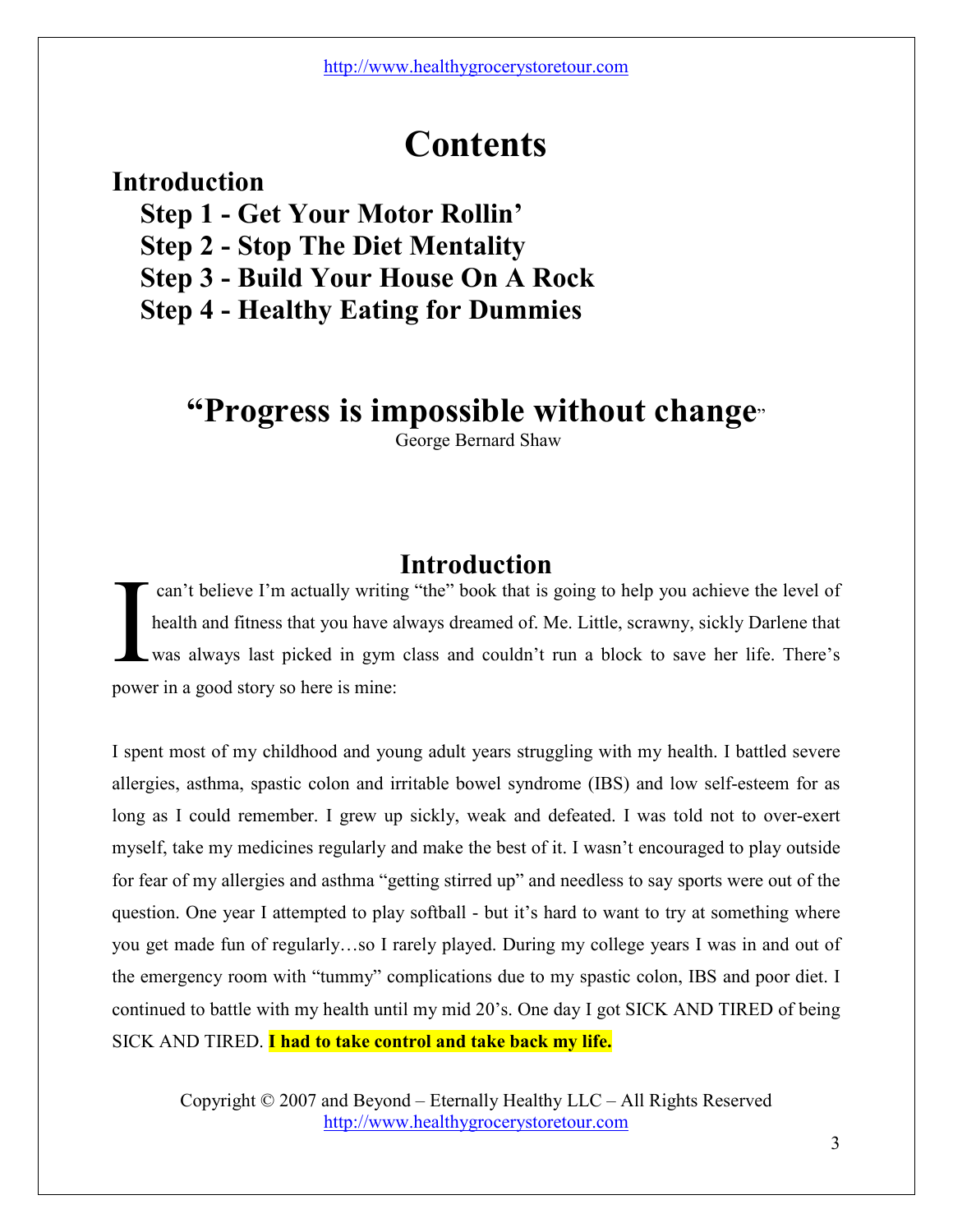I studied food and how it affected my body. I began to make healthier choices and was blown over by the way I started to feel. I had energy, felt great and best of all my IBS and "tummy problems" just disappeared! I felt so good that I started to exercise. Me, Exercise! WOW! It wasn't easy and I had to crawl before I could walk BUT I DID IT! The girl who couldn't even run in gym class or do a single push up was jogging daily and lifting weights. I couldn't believe how my body was transforming before my eyes. I went from being the scrawny, sickly girl to a fit, new and improved version of me. The thing that amazed me the most was that my allergies even improved, anyone suffers from them knows how big of a statement that is! I took control of my health which eventually helped me focus more on my marriage (nearly 15 years and stronger than ever), dive deeper in my faith, gain self confidence and reach a level happiness in life I never thought possible.

Well, 9 years and 2 kids later I'm still at it. I am allergy, asthma, spastic colon and IBS FREE! I have finally found peace in my own skin and I am in the best shape of my life. I now take great pride in dedicating my time to helping others feel better and look better than ever before.

(If you want to get my entire story check out www.healthygrocerystoretour.com)

So are you ready for this kind of life change? Are you sick and tired of being sick and tired? Great! Let's see if you are ready to get started.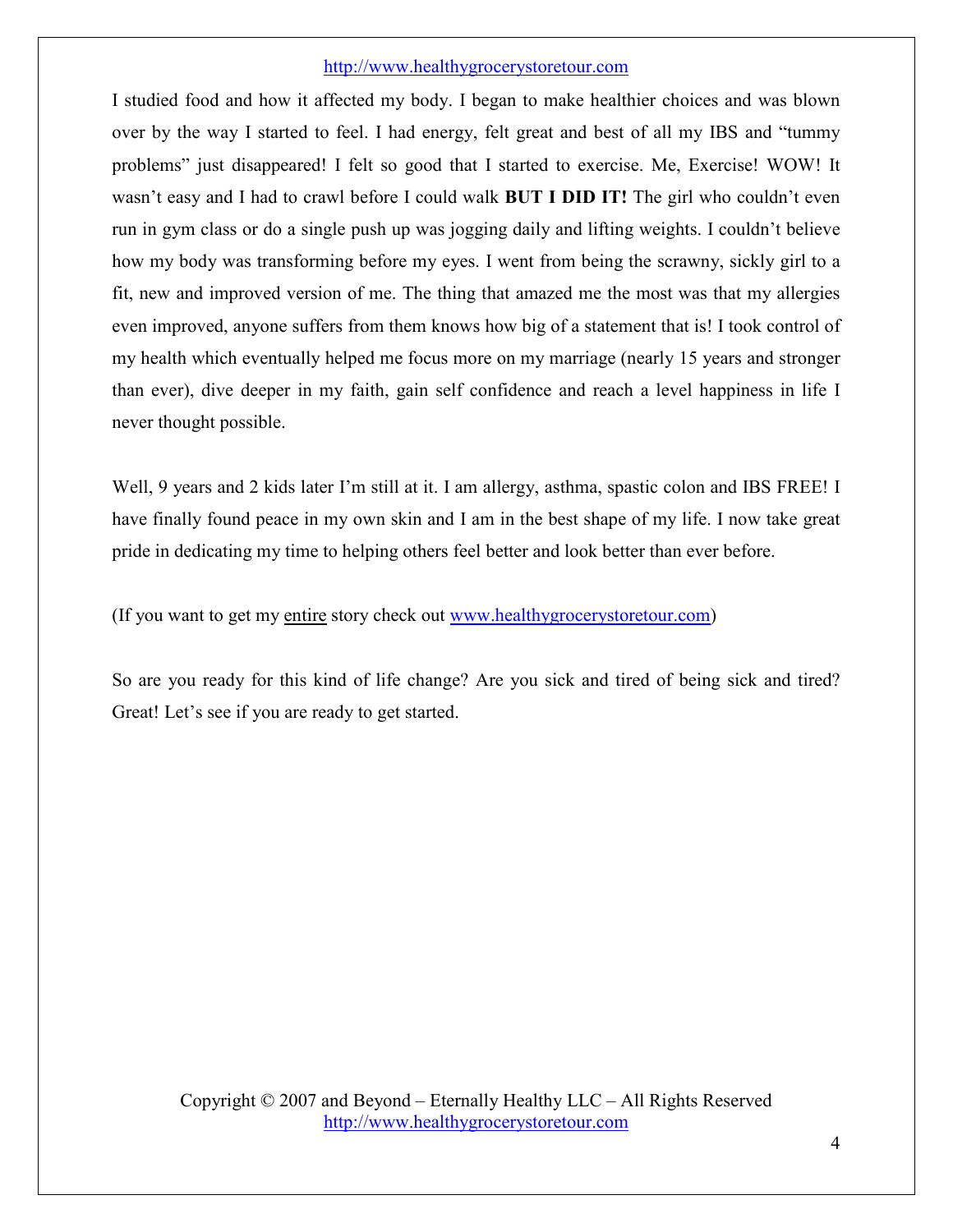## Step 1 GET YOUR MOTOR ROLLIN'

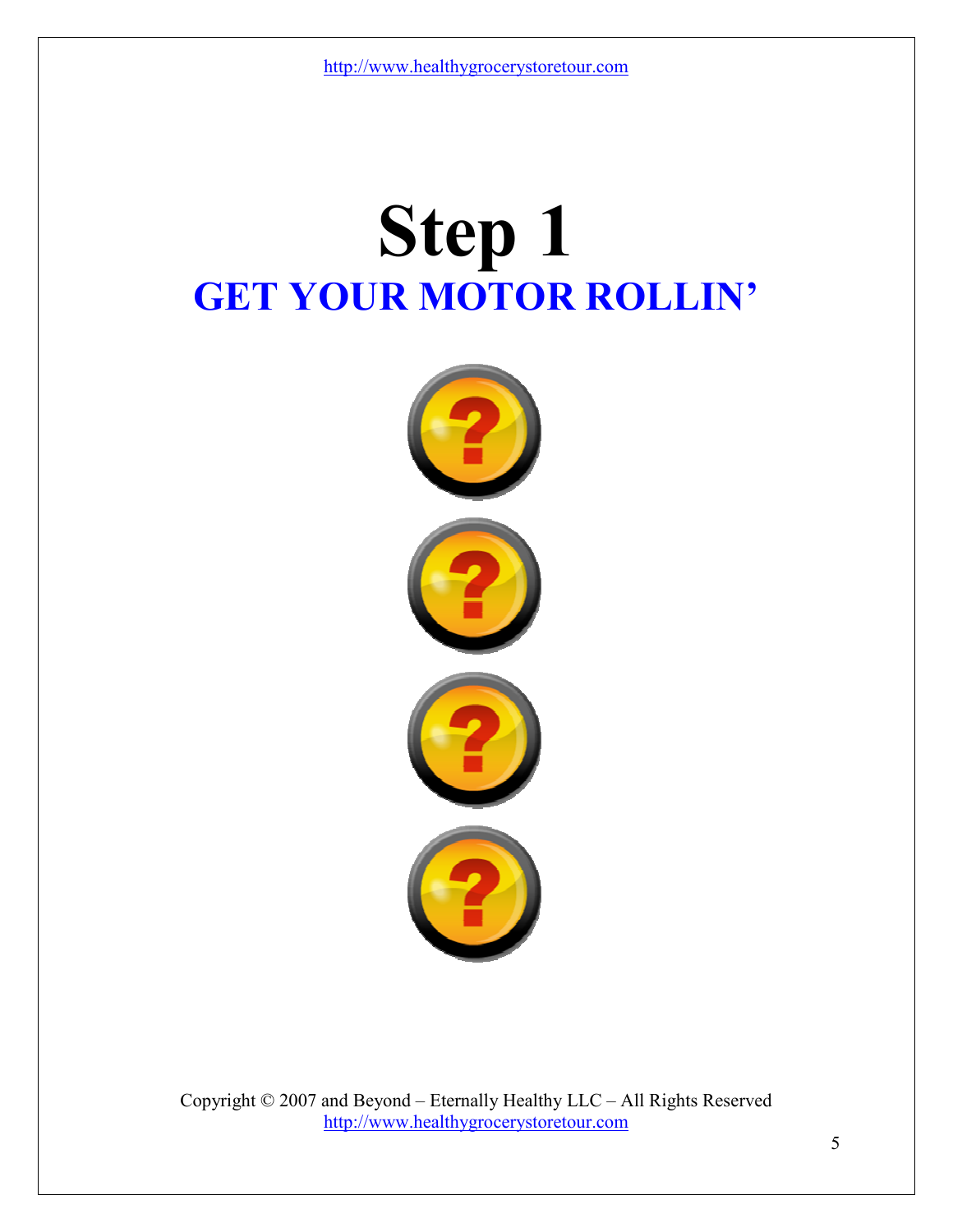I have trained many people over the years. I have trained the young, old, over-weight, underweight, athletic and sedentary. There is one key element they must have before I will even begin to train them. They must be ready and willing to change their lifestyle. You must be willing to make changes to your eating habits and exercise on a regular basis. You must be willing to cut back on certain foods and find time in your busy schedule for exercise. I can't tell you how many people expect major change for very little effort. (hence all of the fad diets and weight-loss-in-a - -pill products) Sorry, but it doesn't work that way! I don't do diets! I demand that people stop the quick-fix mentality and start investing in permanent lifestyle change. Ooohhhhh, I know that sounds so scary right now but I'm not talking about giving up chocolate cake and pizza for the rest of your life. I'm talking about moderation and more importantly - BALANCE. So you need to take a hard look at your life, commitment level and the importance of this change in your life. Are you ready?

#### Start with the KISS plan…

#### Keep It Simple Stupid

#### Being healthy is NOT rocket science.

- Educate yourself so there is no doubt in your mind about how you should be exercising and what you should be eating.
- Surround yourself with the people, places and things that will aid in your success.
- Don't overanalyze everything...JUST DO IT! Sure, you will screw up but you will learn from those mistakes.

**"But I have tried and fail so many times before."** Let me ask you...was it a balanced,

sound program? Or was it a quick fix in a bottle, no carbs, no fat, stand on your head and basically-make-you-miserable-program?

Diet programs that make unrealistic claims and ask you to eliminate key elements of a balanced diet DO NOT WORK!

The key word is BALANCE!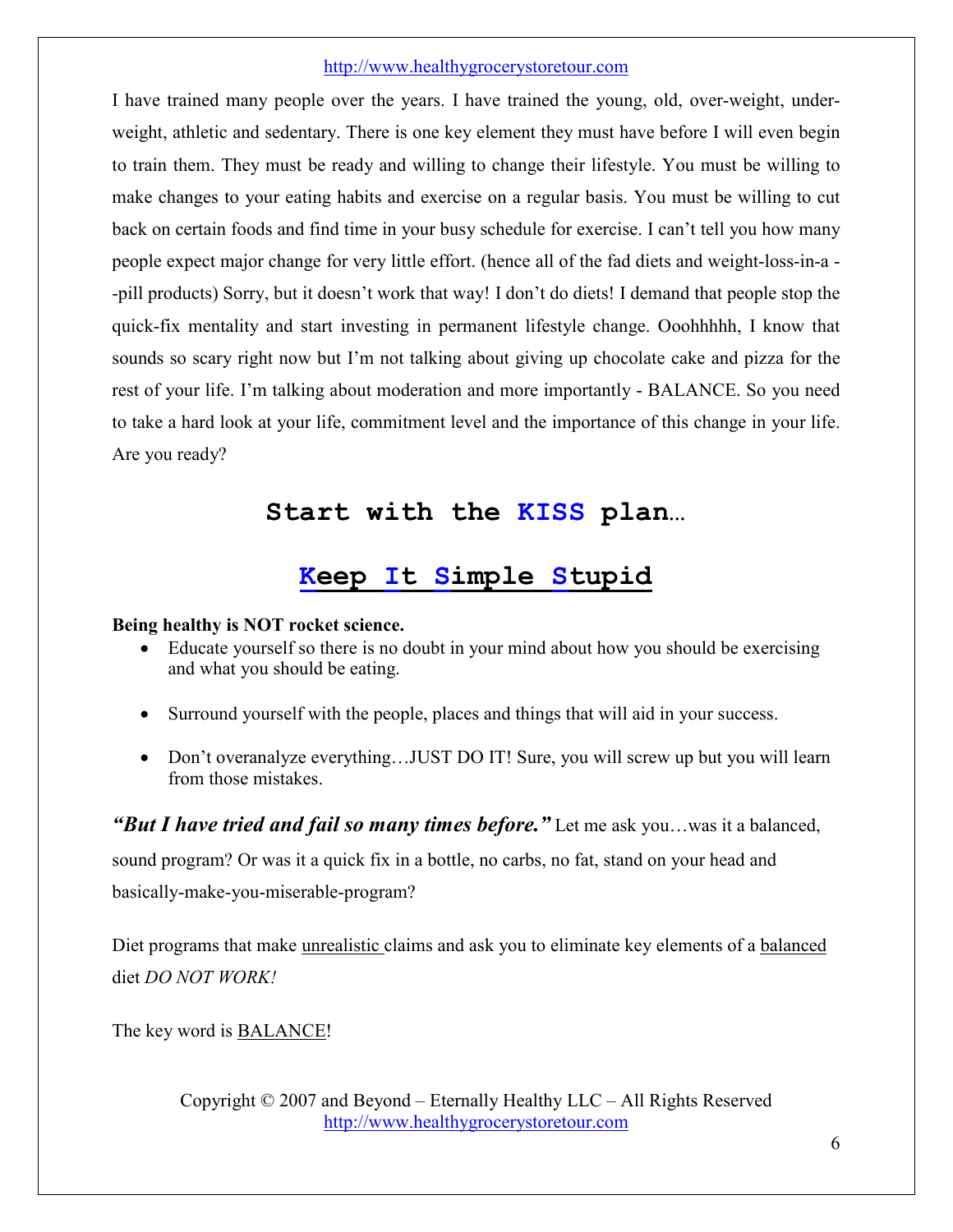

"I know the price of success: dedication, hard work, and an unremitting devotion to the things you want to see happen." Frank Lloyd Wright

#### My program is very simple…

#### Conceive

Know your goals. You must know why you want to make changes and more importantly ARE YOU READY FOR CHANGE. Many of us want to lose weight and become fit but when it comes down to it, we don't want to do the work or change our lifestyle. You must have a ready mind and open heart before any positive changes can take place. We are going to talk more about these areas later.

#### Believe

Believe you can do it! No matter how many times you have started new "diets" and "fad workouts" know that you have the ability to change. You are the only thing stopping you from SUCCESS. You must believe that optimal health is within your reach.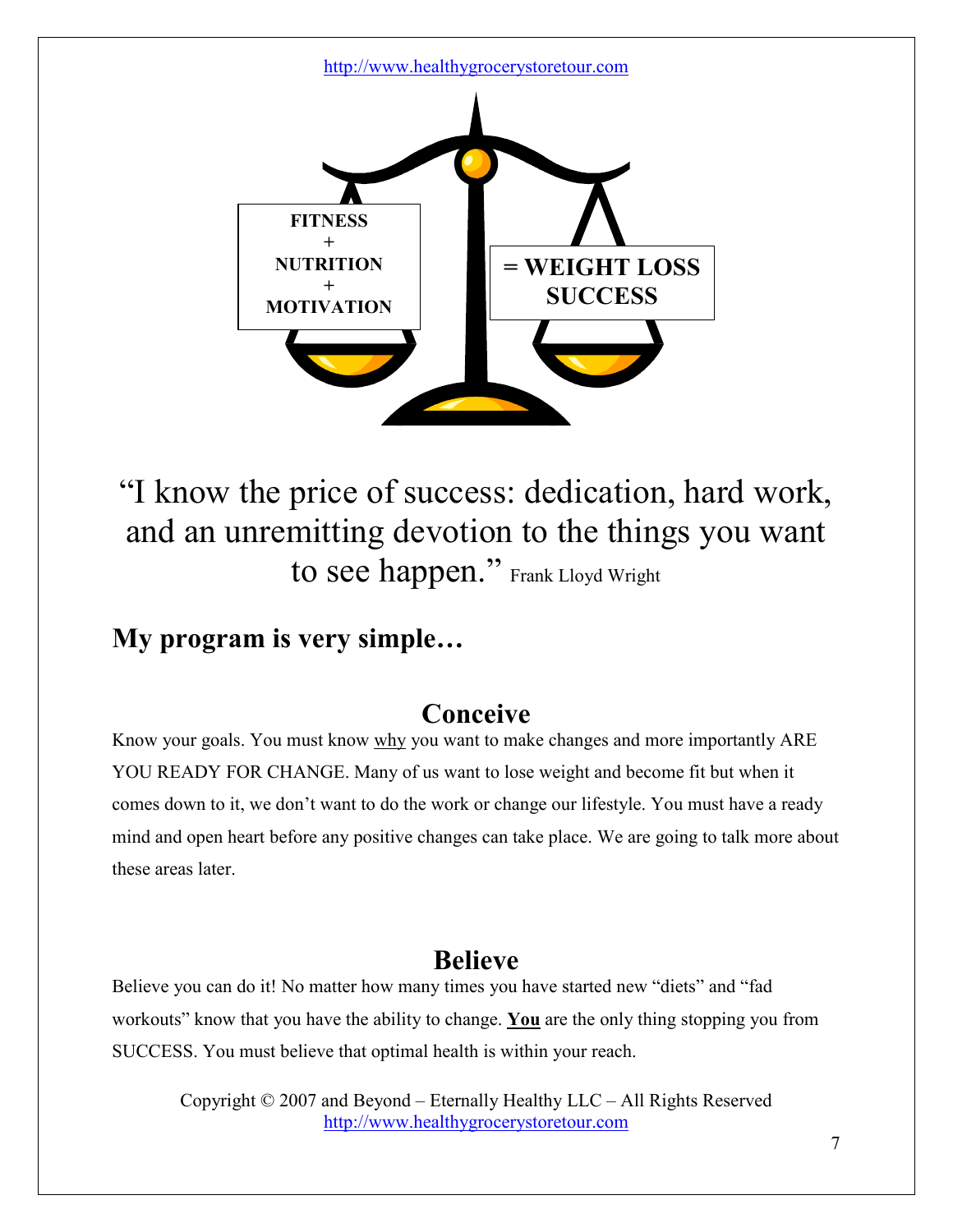#### Achieve

Like Nike says JUST DO IT! Do what you know you need to do for your physical health but also for your mental and spiritual health. By achieving better health you reward yourself with more energy, self-confidence, better attitude and an empowered spirit. There is no limit to what you can achieve.

#### So what do you do first?

Let's start with four questions... I want you to write down answers and thoughts to the following on a piece of paper. We will use these notes later.

### Am I ready to make the changes necessary to live a healthier, more active life?

- Why are you doing this? For your health? family? someone else?
- Are you satisfied with your health, fitness level, confidence, energy level?

#### ARE YOU READY TO RUMBLE!!!!!!

BE honest! Check all that apply to you:

- $\Box$  I take responsibility for the current condition of my body.
- $\Box$  I am ready to make the necessary healthy changes to my diet. Even if it means cutting back on my favorite fatty and high calorie foods.
- $\Box$  I am ready to start exercising regularly. I will find time to fit it into my busy schedule.
- $\Box$  I am looking permanent weight loss NOT a quick fix that only lasts a short time.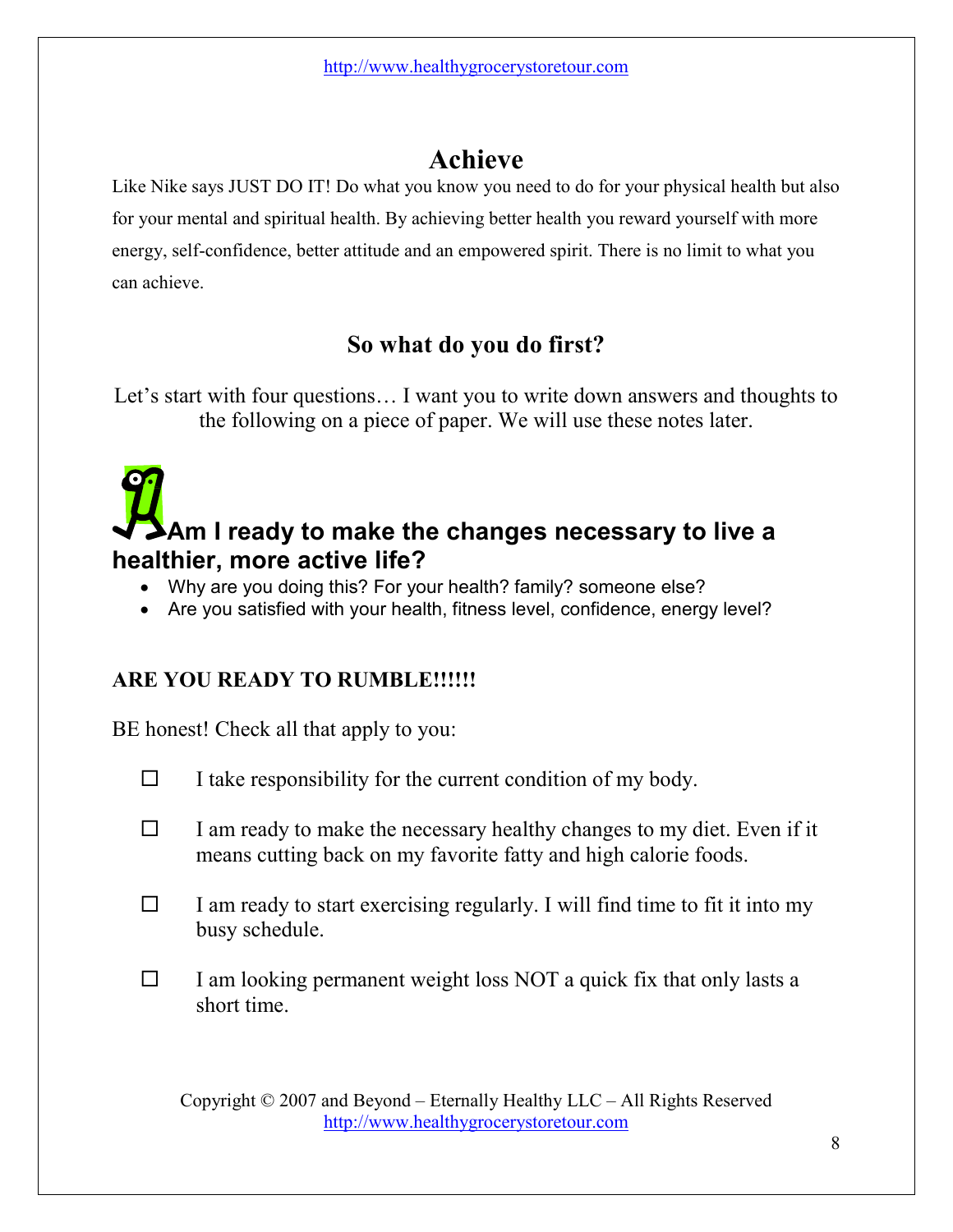|        | http://www.healthygrocerystoretour.com                                                                                                                        |
|--------|---------------------------------------------------------------------------------------------------------------------------------------------------------------|
| $\Box$ | I understand that achieving weight loss is a step towards better health. I<br>know that all my problems will NOT magically go away when I lose the<br>weight. |
| □      | I want to lose weight for me and my health. NOT simply because my<br>doctor, spouse and society says so.                                                      |
| □      | I will NOT start conversations about exercise with "I can't do that<br>because".                                                                              |
|        | I WILL NOT quit because I'm not seeing results fast enough.                                                                                                   |
|        | I refuse to accept a life of defeat!                                                                                                                          |

If you checked most of these boxes you are one step closer to wellness success. It's really important for you to understand that this journey is going to require effort, dedication and patience. If you didn't check most of the boxes above you may not be ready for lifestyle change. This journey is not an easy one. If you must be ready… mind, body and soul. There is no way you will make a complete transformation if you are not open to change. You will just continue on the yo-yo start-and-stop of yet another program. Search your heart. See if you can dig down deep enough this time to pull out what you need to achieve success. I know you have it in you! It's just up to you to dig deep enough and search your spirit hard enough to make it stick this time.



- What is in our future if we don't change our unhealthy habits?
- Don't we owe it to our family?..especially our children!

Let's take a minute to do a really eye opening exercise.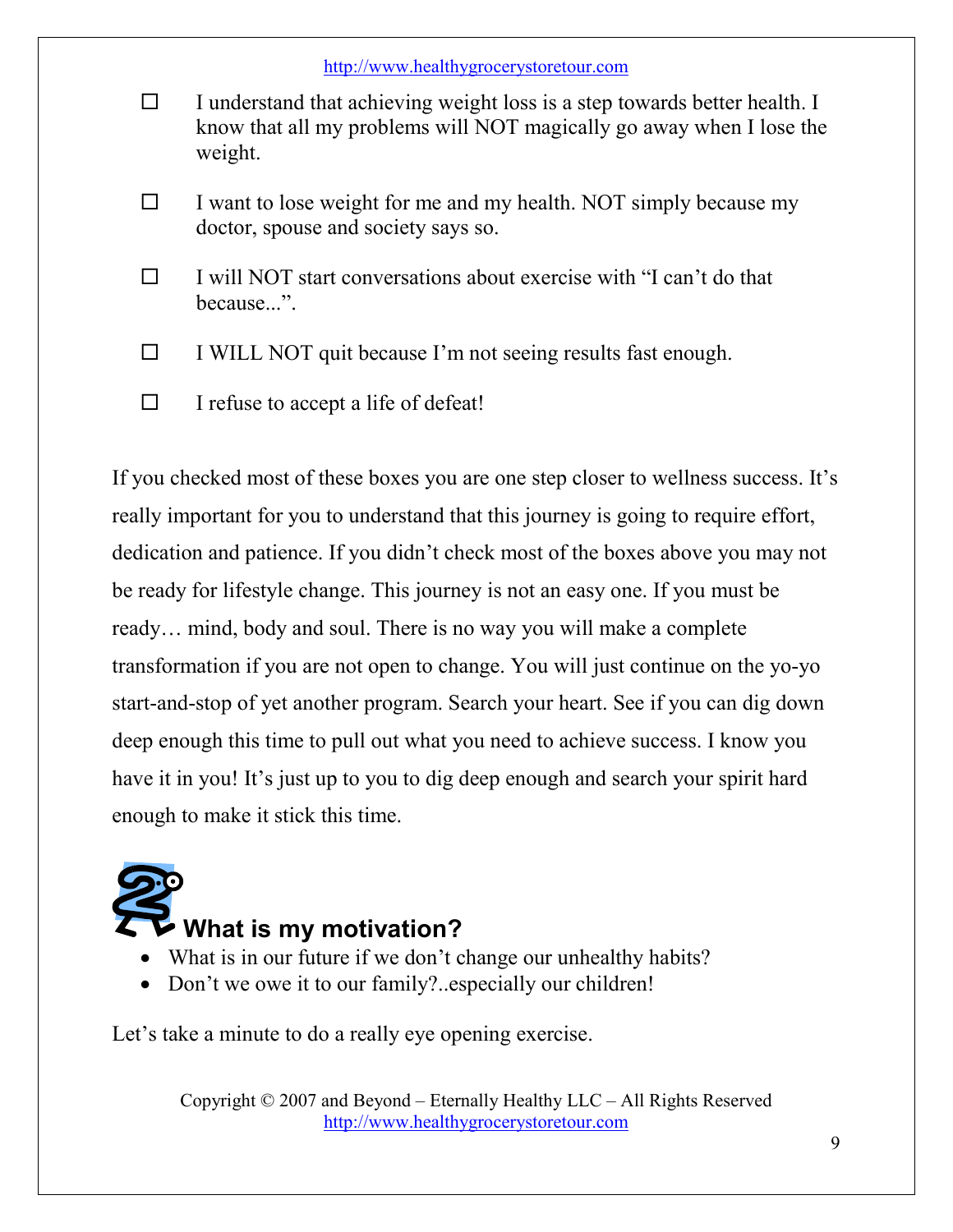- 1. Move forward to the time when your children (child) are grown. If you do not have children use another family member or friend. I want you to write their biography as if you died today. What will your child's (or other) life be like? How will it affect them if you keep on the path that you are on right now?
- 2. Now write the biography as if you make the changes you know you need to make. How will their life be affected if you make better choices and lifestyle changes, today!

WOW, eye opening stuff. If this doesn't put things into perspective for you I don't know what will!

## Where do I start?

- What are your (realistic) short-term, long-term and motivational goals?
- Make a plan using a daily log book.
- Visualize your success!
- Meditate/Pray for encouragement at moments of weakness  $\&$  to regain focus.
- Educate yourself on what and how you need to eat and exercise.

## How do I take action?

- Don't diet! Make healthy lifestyle changes. People don't fail at diets, diets fail people!
- Find what exercise you like and make it a priority! No more excuses.
- Educate yourself on how, what and when to eat healthfully.
- Find someone who will encourage you, build you up  $\&$  be firm with you (in

a loving way). You need someone to hold you accountable! Hire a trainer or ask a friend… don't go it alone.

• JUST DO IT! No more excuses! Refuse to accept a life of defeat!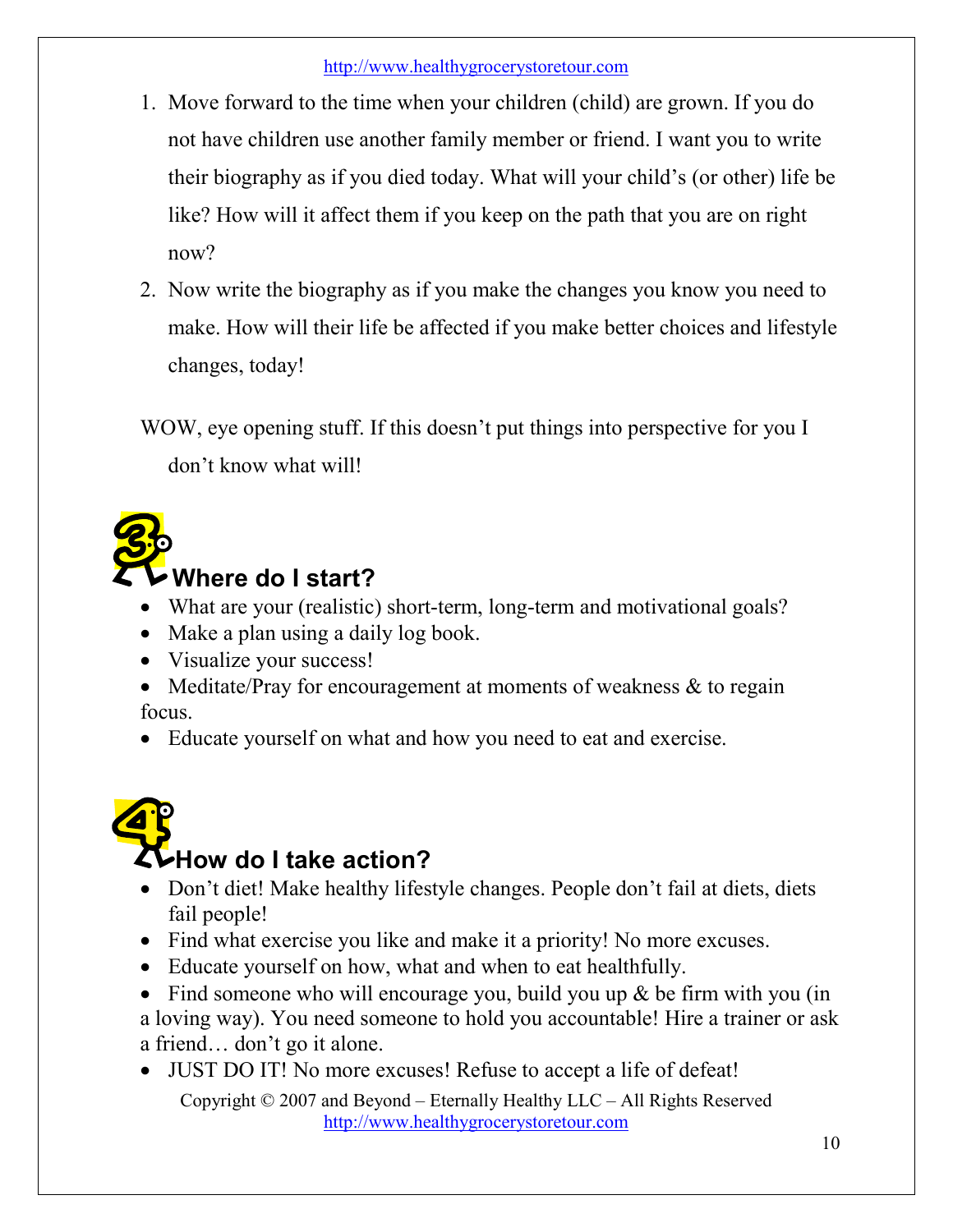• Read on...

So you what do you think? ARE YOU READY? Are you willing to do the things I just told you about? You know what you MUST do. Now I'm going to tell you HOW to do it!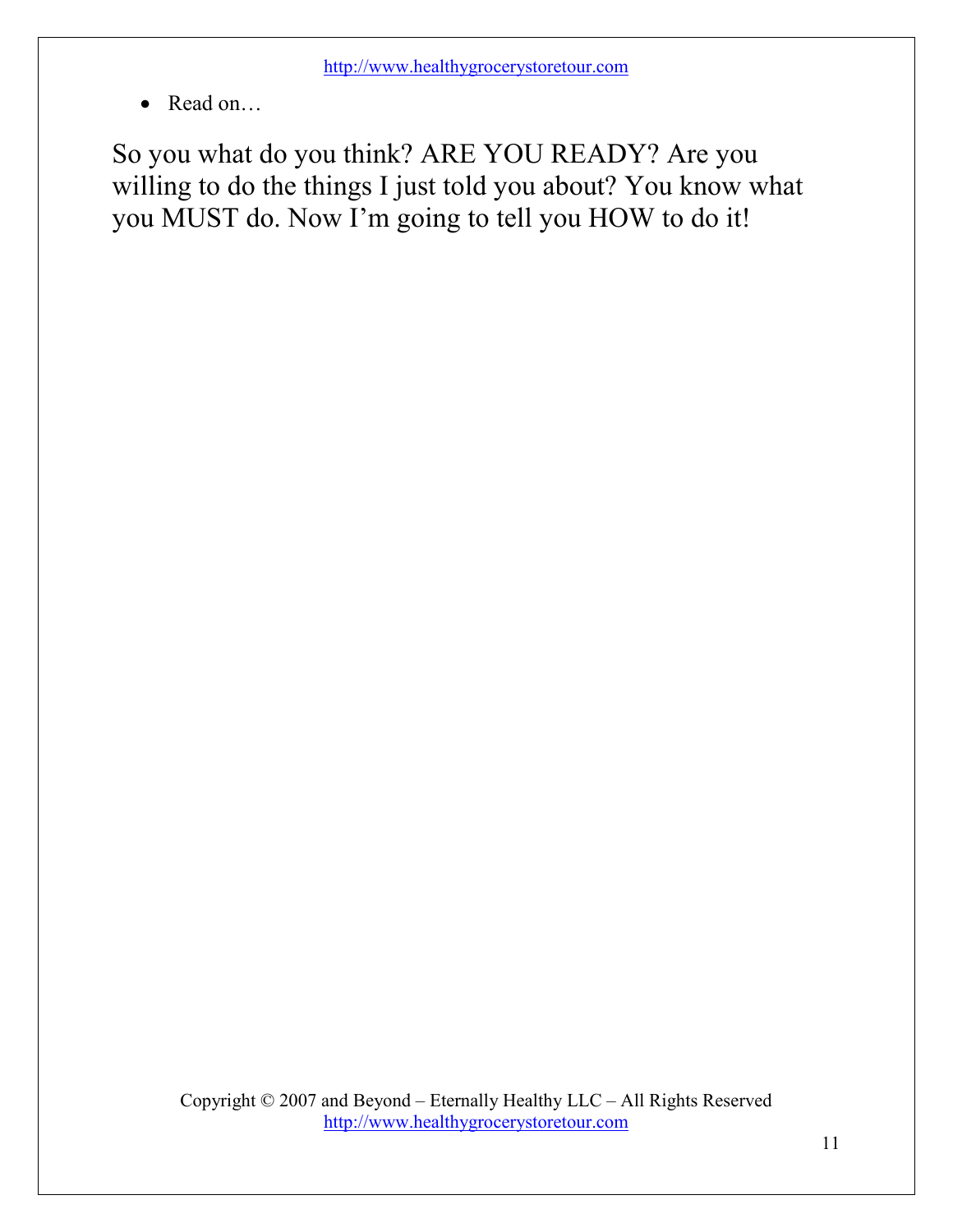## Step 2

## STOP THE DIET MENTALITY



efore you can even think about what to eat and how to workout you need to get into your head. You see, I have watched countless people start the lifestyle change process only to quit three weeks later. There is so much more to it that eating right and working out. You MUST dig deep inside to find out what led to your current health status and find out what will motivate you to success. Let's start digging...  $\mathbf{B}$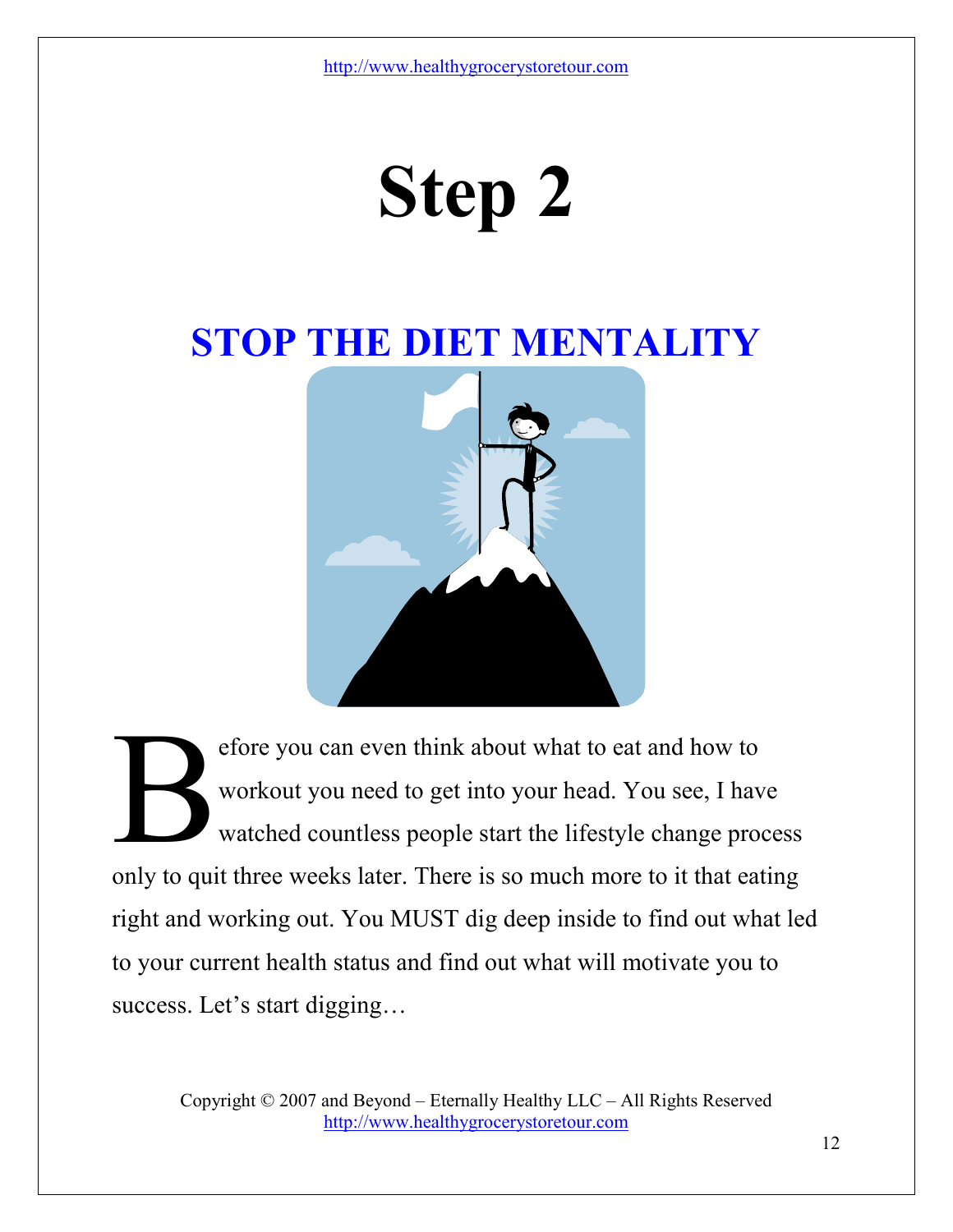#### ASSUME RESPOSIBILITY

You got yourself into this mess now it's up to you to get yourself out! No one forced you to gain weight or become unhealthy. Before you can go forward on this journey you must take responsibility for your actions. It's not your best friend's fault because she ordered dessert or your kids because they keep you nusy running them around. You make your own choices and the sooner you realize the ball is always in your court the closer you are to weight loss success.

#### THE PAST IS THE PAST

Yeah, you've made some poor choices in the past. All those choices have led you to the shape you're in right now. Why do we eat an entire box of Girl Scout cookies at one time? Why do use our treadmill as a clothes line? There are many reasons for this behavior: self- pity, poor attitude, depression, lack of focus, no plan, laziness, no will-power, emotional turmoil and stress, to name a few. Some times there can be deep emotional scars from a childhood trauma or emotional event that needs to be addressed. Sometimes these type of pent-up emotions can prevent weight loss or lifestyle change. I recommend seeing a therapist or pastor to truly get to the heart of the matter. Leave all that old stuff behind and start clean. The new you is just around the corner.

#### EMOTIONAL EATING

Copyright © 2007 and Beyond – Eternally Healthy LLC – All Rights Reserved http://www.healthygrocerystoretour.com One of the biggest enemies of weight loss is Emotional Eating. That would be the action of eating an entire box of Girl Scout cookies because you are bored, stressed, had a fight with someone, etc. Most of us have done this at some time in our lives but when it happens on a daily basis it is a MAJOR problem. You need to learn to handle these moments of weakness with positive alternatives and more importantly learn to head them off before they happen. Understanding what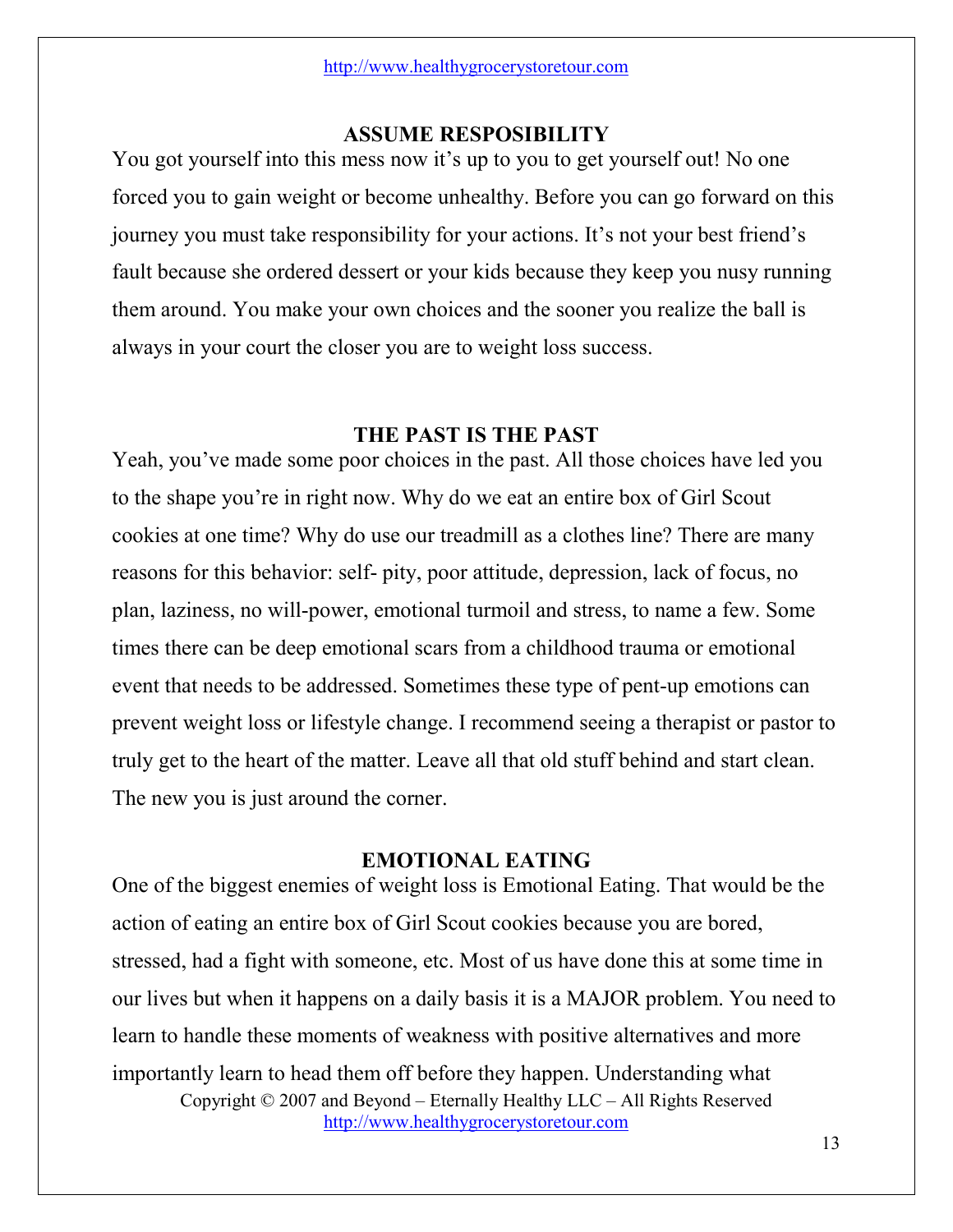triggers these events will become very important in your overall success. We will talk more about this and how to handle these moments later in this book.

#### GET YOUR ATTITUDE IN CHECK

Another key element that could very well determine if you are successful in changing your lifestyle is YOUR ATTITUDE. People who have a positive attitude are always more successful in weight loss and life change. "I can't" needs to change to "I will". Self affirmation is very powerful.

Negative thinking creates self doubt, fear and discontent. Dr. John Sklare, www.ediets.com Psychologist, says "It is the very fuel that creates and sustains a negative internal environment." Simply put, he calls this "stinkin' thinkin'". Change your thought and your body will follow!

Assignment: Make a list of at least five things you are going to gain from exercise and eating better. Post this list on the bathroom mirror, fridge or in your car, that way you will be constantly reminded of what you have to gain by sticking with your new healthy lifestyle.

Here's a sample:

I will gain more energy. I will have more self-confidence. I will lose weight and feel better overall. I will lower my cholesterol and/or blood pressure. I will lower my risk of heart disease. I will fit into my old jeans. I will be a great role model for my kids. I will improve my golf game. I will make all my friends envious!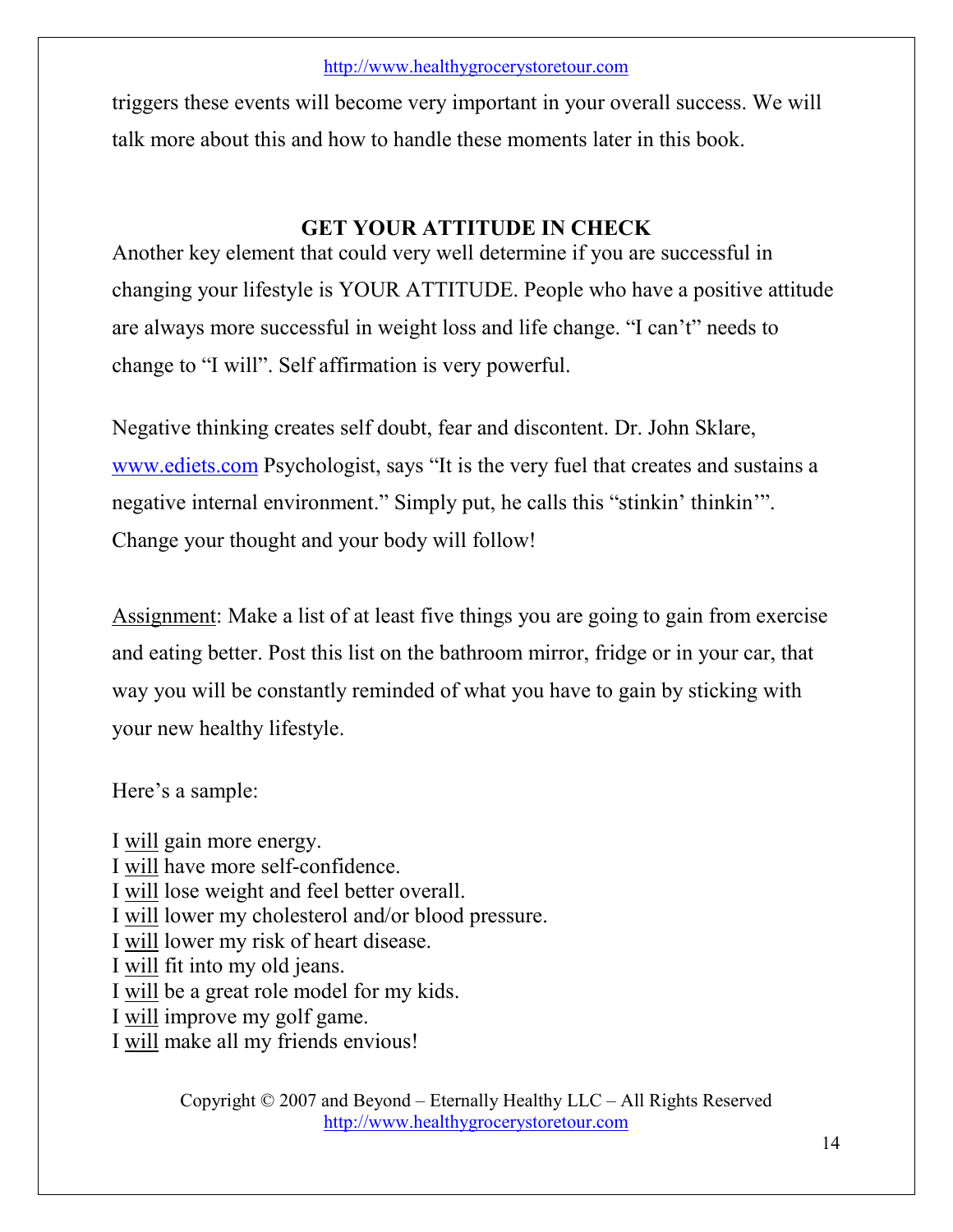## "No one can defeat us unless we first defeat ourselves.

Dwight D. Eisenhower

As a trainer, I often see the "I can't" attitude sneak into workouts. Let's face it, we don't like to work hard and we will find every reason to get out of exercise. I have heard all the excuses in the book.

"I have bad feet, back, legs (you name it) and I can't exercise"

"I don't like to sweat".

"I have PMS today and can't workout".

"I had a bad day at work and can't workout today".

"I can't workout in the morning, too early".

"I can't workout after work, too tired". (usually the same person as "too early")

#### STOP with the excuses! Believe you have the power to succeed!

#### **GUILT**

(You DO deserve better health)

The #1 exercise excuse that I hear most often is "I can't take any more time away from my family!" I think what that really means is, "I feel GUILTY for taking time for myself". YOU OWE IT TO YOUR FAMILY TO TAKE CARE OF

YOURSELF! The house isn't going to fall down, the chores will get done, the kids are not going to run away, your spouse will love the new you and you will be more productive in the end. Take time for your self and your family will thank you for it. YOU DESERVE IT!

### "We must use time as a tool, not as a crutch"

John F. Kennedy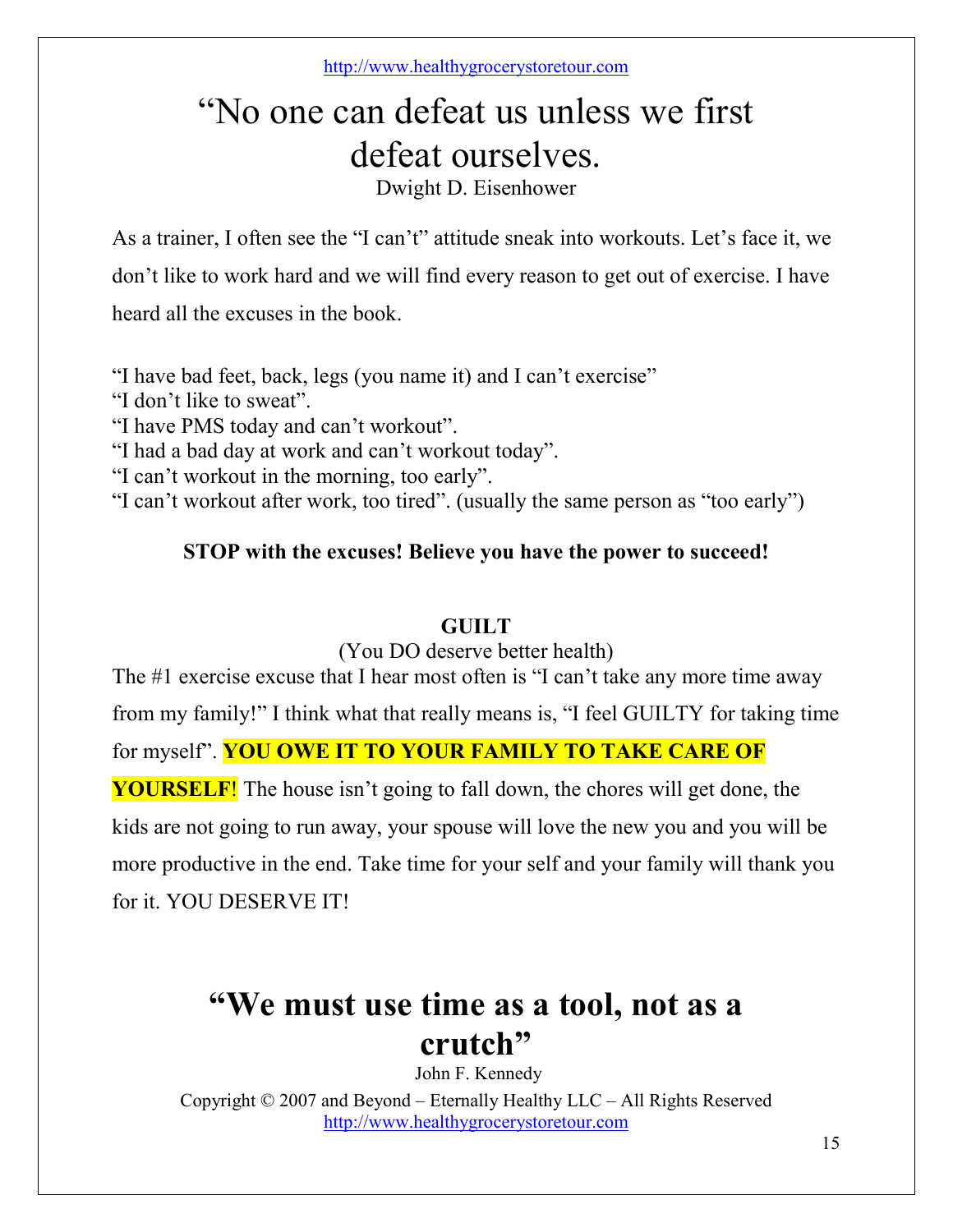#### NO FEAR

I know that change is a scary thing. We fear failure (yet again), letting others down, getting out of our comfort zone and being held accountable. Sometimes the extra weight that is surrounding us is like a safety cushion. It embraces us, protects us, we can hide behind it and use it to make sure no one gets too close. We fear losing that protection because the true us might be exposed. I say EXPOSE IT! Let it all out! You are an incredible person who shouldn't be afraid to let your spirit soar and invite others in. Don't fear the transformation you are about to step into. Embrace the changes and use them to learn more about yourself.

#### GET REAL

(Beware of Unrealistic Expectations)

NEWSFLASH!!!! All your problems will not be solved if you lose 30 pounds. However, the journey to get there may just change your life. Each step in your journey to better health is going to teach you about your strengths, weaknesses, educate you about proper nutrition and exercise as well as build your selfconfidence. This is a journey and your weight loss and personal goals are not going to be achieved over night. It took a while to put the weight on and IT WILL take a while to get it off. You can go out and do a deprivation, no carb, weight-loss-in-a bottle or dehydration plan and lose a bunch of water weight in a week. Problem is you are going to feel like crap and gain it back (and then some) as fast as you can say "I'm a sucker, take my money".

Listen folks, you are going to have to do things differently than before. You are going to have to invest your time and focused energy into this thing. You must fit exercise in your schedule, take extra time to grocery shop and prepare food,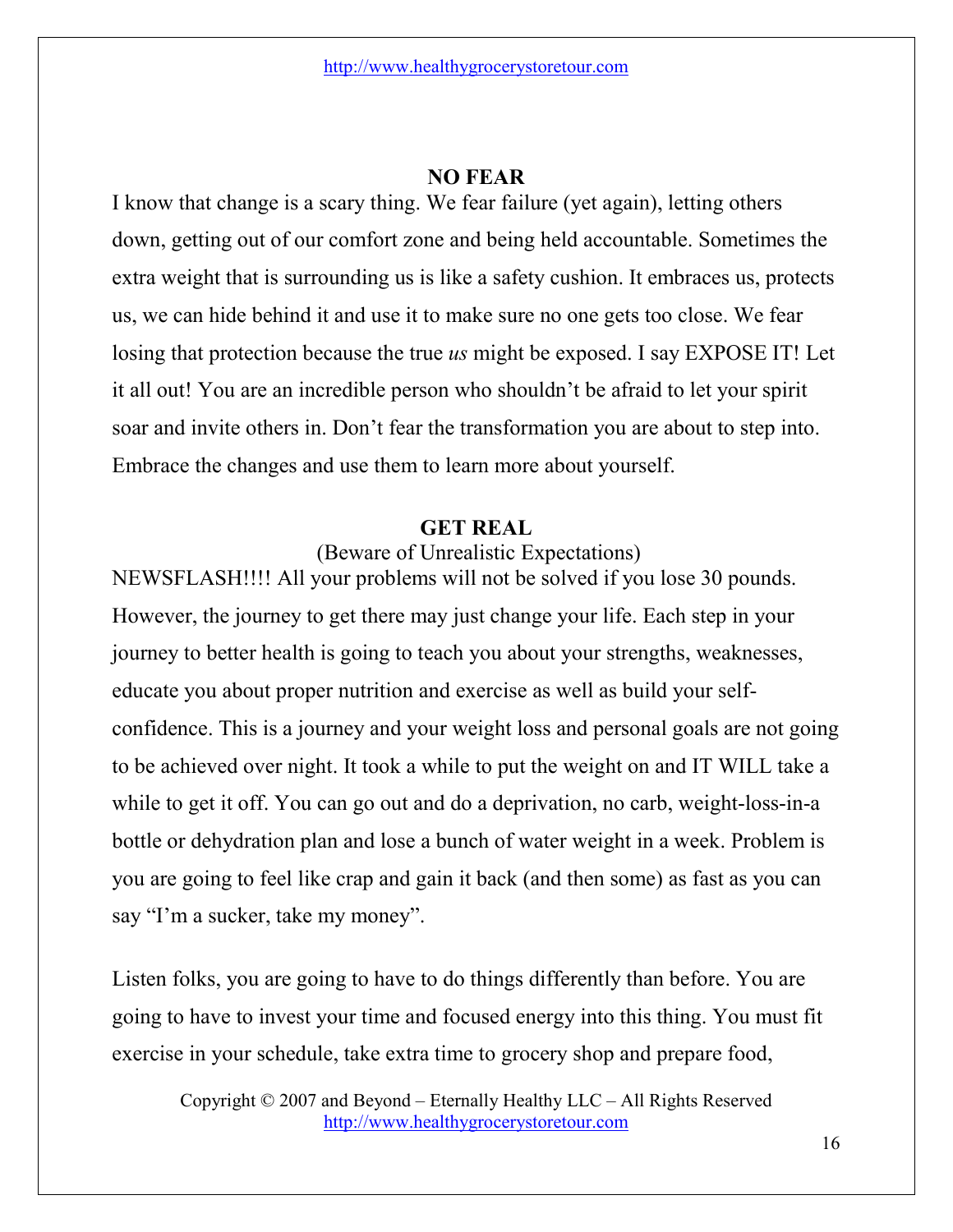commit to your workouts and get over your fear of exercise in general. Unless you are bed-ridden you can exercise. If you are in a wheelchair or cannot stand for long periods of time you can do Chair Aerobics (see your local YMCA) or seated exercises. If you have a bad back then do exercises that gradually and safely make the muscles that support the back stronger. **STOP** using old injury and current fear as an excuse not to gain control of your health.

#### EMBRACE YOUR MISTAKES

(cause' your gonna make'em)

At some time in our lives we have all started a diet only to quit three weeks later. Stop beating yourself up and learn from these experiences. "Regret is a signal from the brain that opportunity still exists", says Neal Roese Ph. D., author of If Only (Broadway Books, 2005) "Studies have shown that it can help us assess risk, find more creative solutions and confer a sense of control over life." This is one of the reasons I encourage clients to keep a journey journal (more about this later). If you can see what behavior or events led up to the demise of yet another diet attempt you might be able to change those behaviors next time. Did you get sick, have something stressful happen at work, get in an argument or did you let a dinner party binge be the reason you threw in the towel. Look, we all mess up! It's how you learn from those mistakes and move forward that determines your weight loss success.

## Stop living a life of defeat! Through knowledge comes POWER!

#### KEEPING THE WEIGHT OFF

Most people think that once they lose the weight they can go back to living life as before. Don't you think that if you stop exercising and eating healthfully your body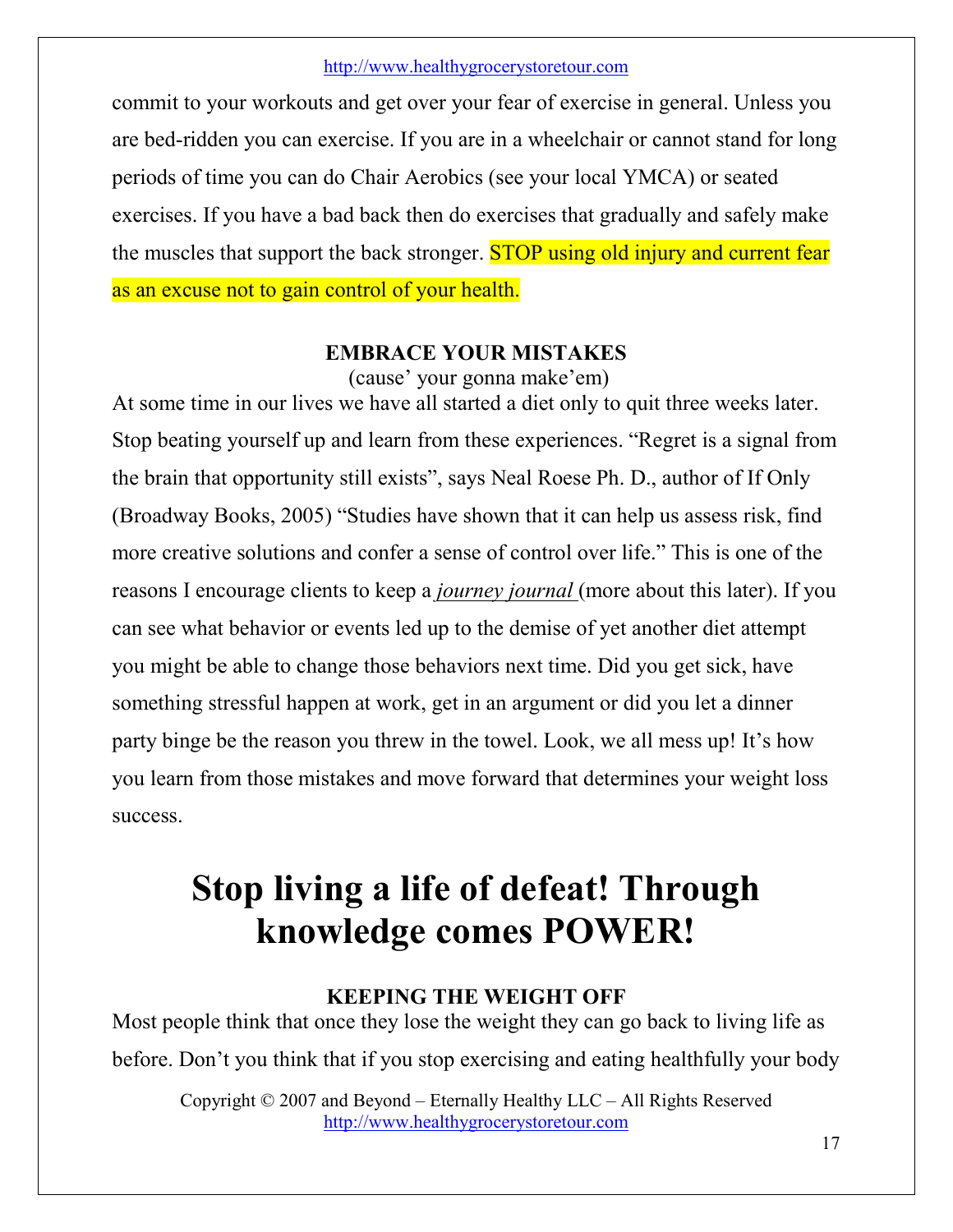wouldn't take notice? YIKES! The tools, skills and lifestyle you are about to learn are keepers. If you revert back to your old ways I GUARANTEE you will regain every pound (and then some) you worked so hard to lose. The truth is that the new you is not going to want the old lifestyle back. You are going to gain so many wonderful things by improving your health that I doubt you will ever go back to your old ways.

Be aware of triggers:

- -The girl in the office who is always bringing baked goods
- -Your "best friend" who pushes you to wallow in fast food misery with her
- - Your over comforting parent or spouse who wants to feed the problems out of your life

See it coming and head it off at the pass!

#### EMBRACE THE NEW YOU

You have made many changes to get you where you are now. You may be lighter, more energized, more motivated and happier than ever before. Embrace this new you. This journey may have shown you strengths in your personality that you never knew you had. Continue on your journey by involving friends and family. Together you can try new activities, exercise and recipes. Show them how far you've come and inspire them to create a healthy lifestyle of their own.

Use your newfound energy and self-confidence to gain a new friend, find a new love or put the sparks back into and old one. As a group exercise instructor, I have seen many friendships form from conversations after class. There are a couple of ladies who met in one of my classes and are getting ready to walk their first 5K race together. Both admit they never could have come this far if it weren't for the support of the other. Don't go it alone, find a workout buddy.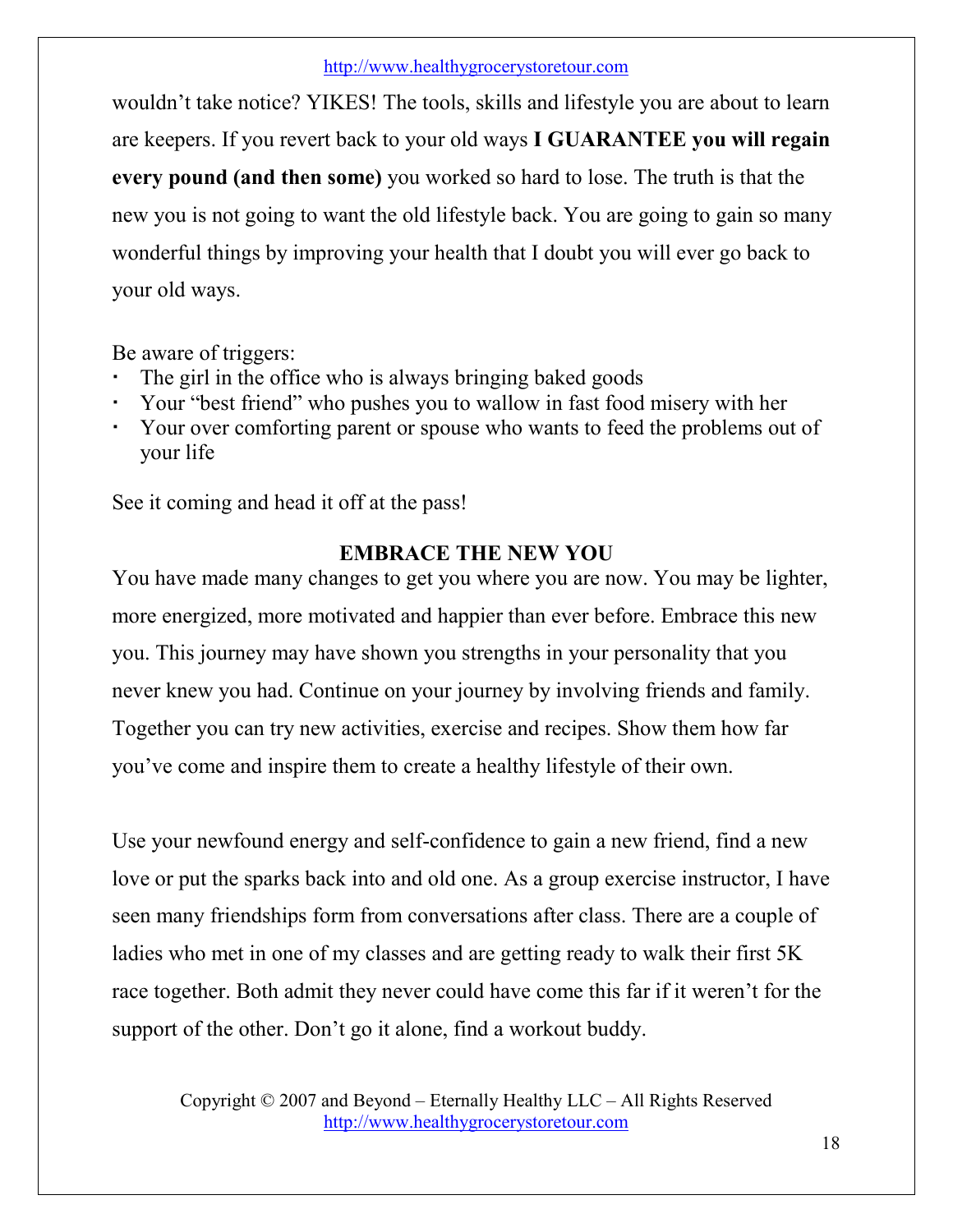#### CONTINUE TO BE AWARE

Your "old self" is going to rear its ugly head every once in a while. You need to have a plan in case you start to put on the pounds. Sometimes we get overconfident in our ability to self-monitor. Try breaking out the measuring cups every so often and checking your portions instead of eyeballing everything. Get out the journey journal and monitor your eating for a week to see if your eating is as "clean" as you think. Successful losers keep it off when they are aware of their choices and always in control.

Instead of telling yourself you "can't" have this or that food, try finding a way to occasionally work it into your current plan. I often add an extra walk or exercise class the day before and/or after an event where I know I want to splurge. I burn off the extra calories and keep my mental attitude in check. If I didn't do this I'm sure I would beat myself up for days and possibly slip into another splurge session. Think ahead and you can save yourself from days of regret.

#### ENJOY YOUR NEW LIFESTYLE

You did it! Now enjoy it! Many times I see clients reach their weight loss goals only to be miserable because they expected their lives to do a 180 ° simply because they lost weight. It isn't the scale numbers going down that brings happiness it's the journey and what you learn along the way. It's awesome that you lost weight but more importantly you have learned about healthy choices, digging deep into your self-confidence and willpower.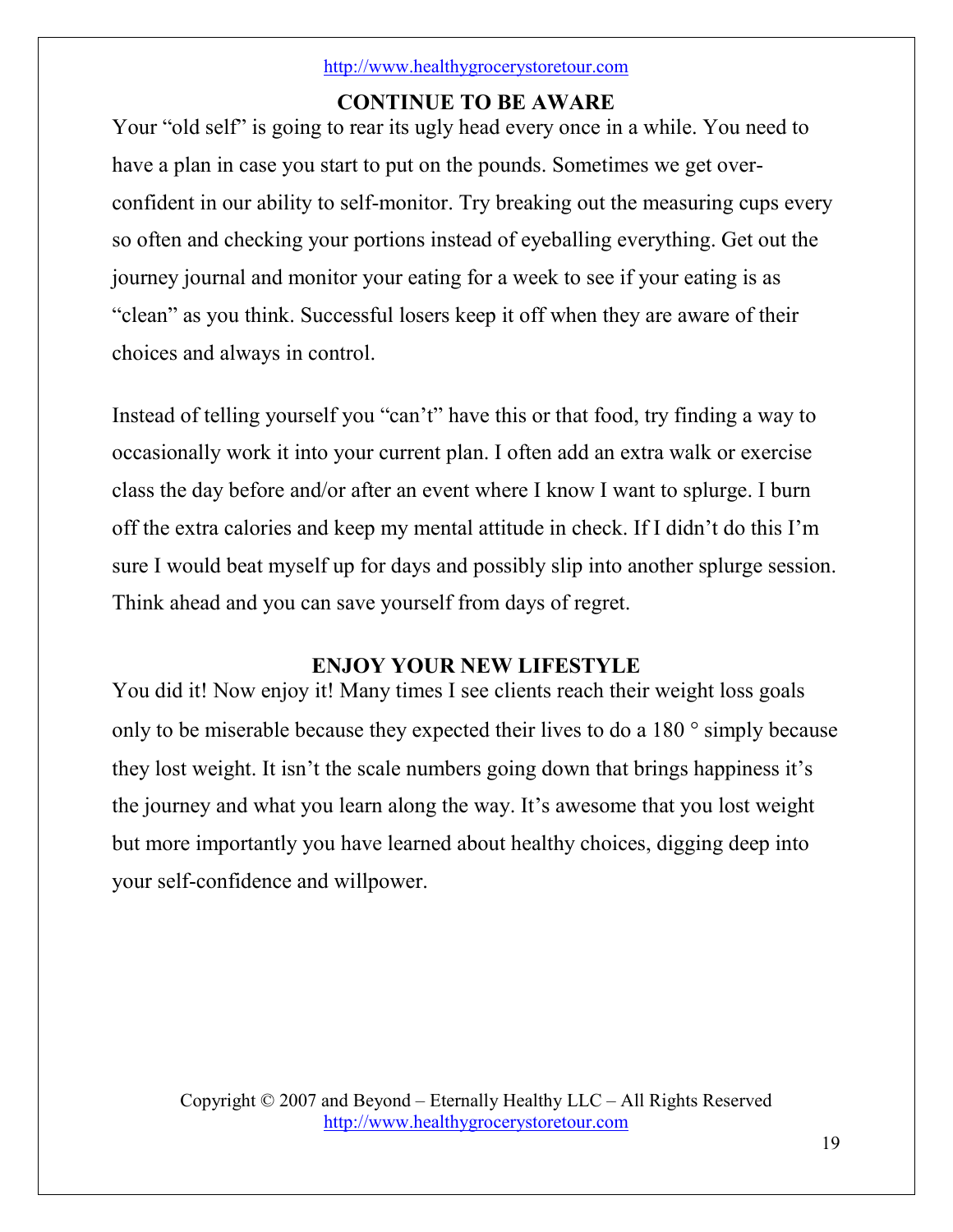## Step 3

## BUILD YOUR HOUSE ON A ROCK

In the Bible there is a parable of a man that builds his house upon the sand and another who builds his house on a rock. When a storm came the man on the rock still has a house but the man who built on the sand washed away. It's the same with lifestyle change. If you just jump in and build your program without planning it out you will yet again wash away in the waves of disappointment and failure. If you take the time to set goals, plan your meals, exercise correctly and monitor your progress you are going to stand firm on that rock of success. So let's start building!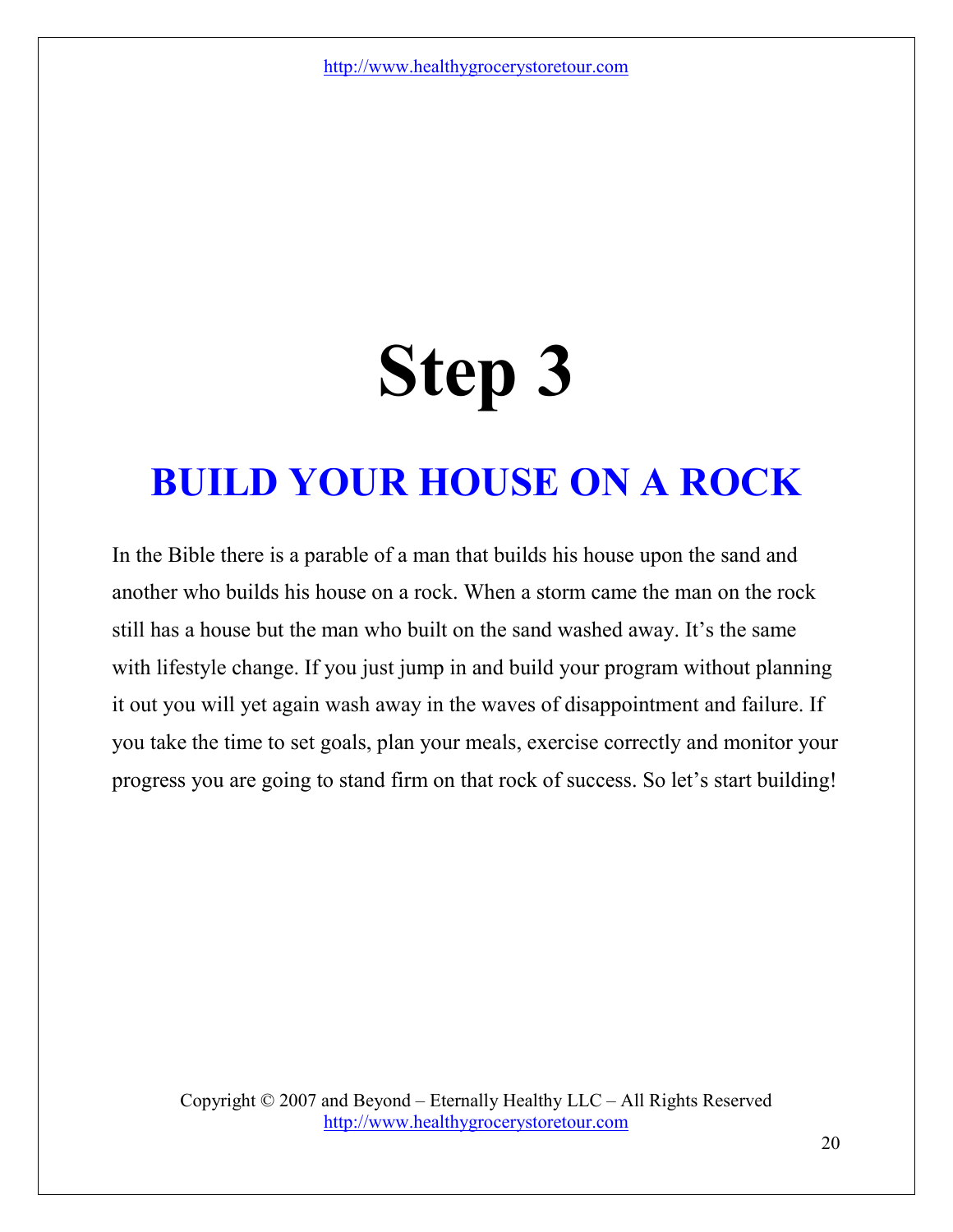

### "You seldom get what you go after unless you know in advance what you want."

Maurice Switzer

#### Let's Talk About GOALS Baby!

I have found that people who set their goal simply as "try to lose weight" usually

don't. Why? Because goals need to be S.M.A.R.T.

- -Specific
- -Measurable
- -Achievable
- -Realistic
- -Time Specific

Losing weight can definitely be part of your overall goal but you also need to have small short-term goals, as well as, specific, measurable long term goals. One of the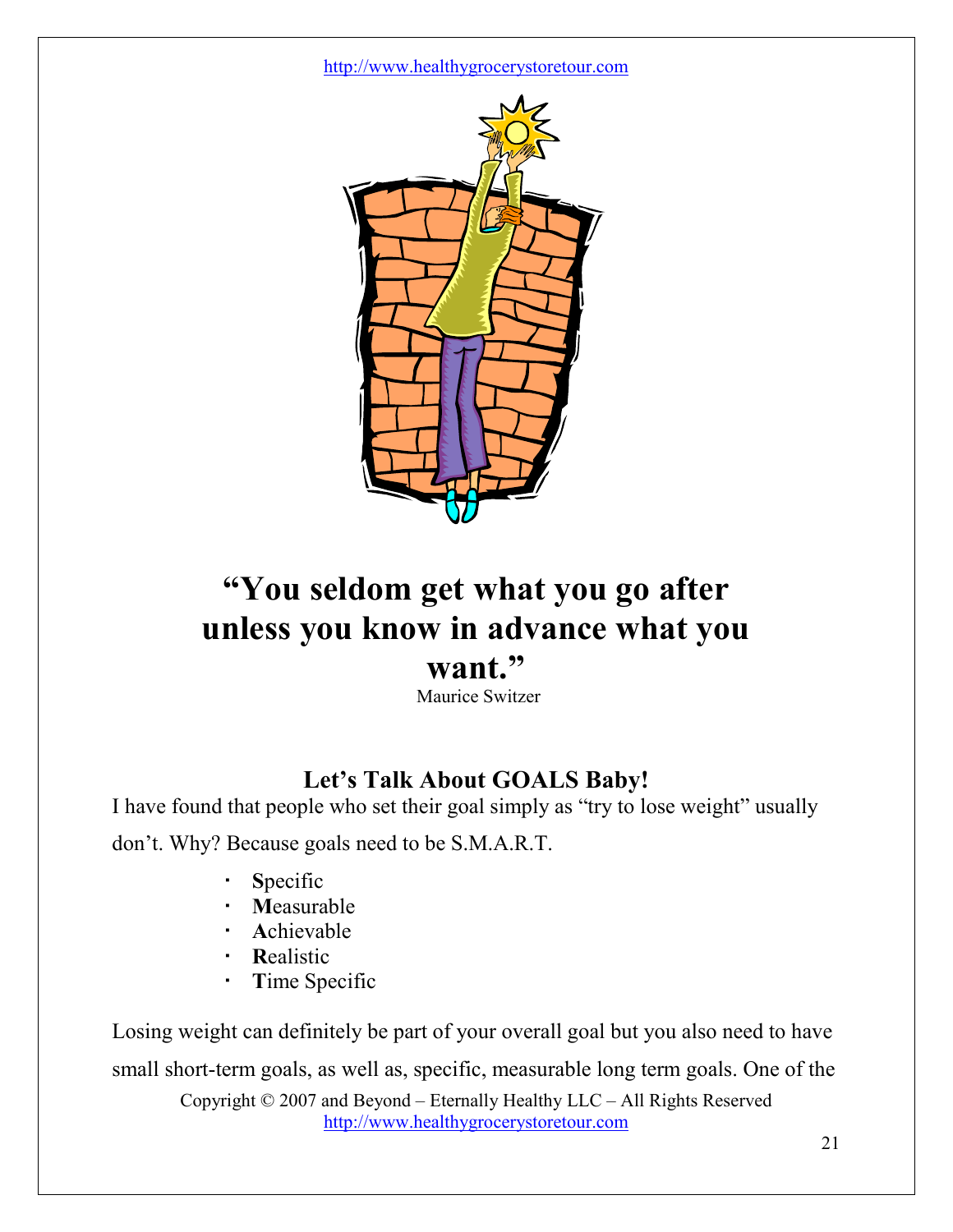key things you need to do when setting goals is not to include the word "try". It is not I will "try" to walk three times this week. It should be… I "will" walk three times this week and I am committed to doing so. You need to be committed to change and "try" is not being committed. Saying you "will" do what you must to make it happen, not letting anything get in your way.

 I have a client that works out at 5am in order to get home, dressed, feed the kids and get them off to school before she goes to work herself. This client knows that if she waits until she gets home to "try" and workout, most likely she will not. This is the type of commitment level that you must have. Maybe you are not a 5am is not feasible so be just as committed to 6pm after work.

#### Short Term Goals

Let's talk about short-term goals. These are the daily or weekly goals that are extremely important to your overall success. They need to be S.M.A.R.T. and you need to write them down and post them in a place you will be constantly reminded of what your mission is. I recommend on the fridge door or bathroom mirror.

#### Short-term goal examples:

Week 1:

I will walk 3 times this week and drink a full glass of water with every meal

Week 2:

Continue with last weeks goals, limit myself to 1 fast food meal this week, replace all soft drinks with water.

#### Week 3:

Continue as above, take a fitness class, hire a personal trainer or try an at home workout video, Replace 3 high fat/calorie items on my grocery list with 3 low fat/cal alternatives. (fruit, veggies, yogurt, pretzels, etc)

#### Week 4:

Same as before but change all high fat meat to a lean alternative (lean beef, turkey, chicken, fish, etc) and add one serving of raw vegetable to my lunch four days this week.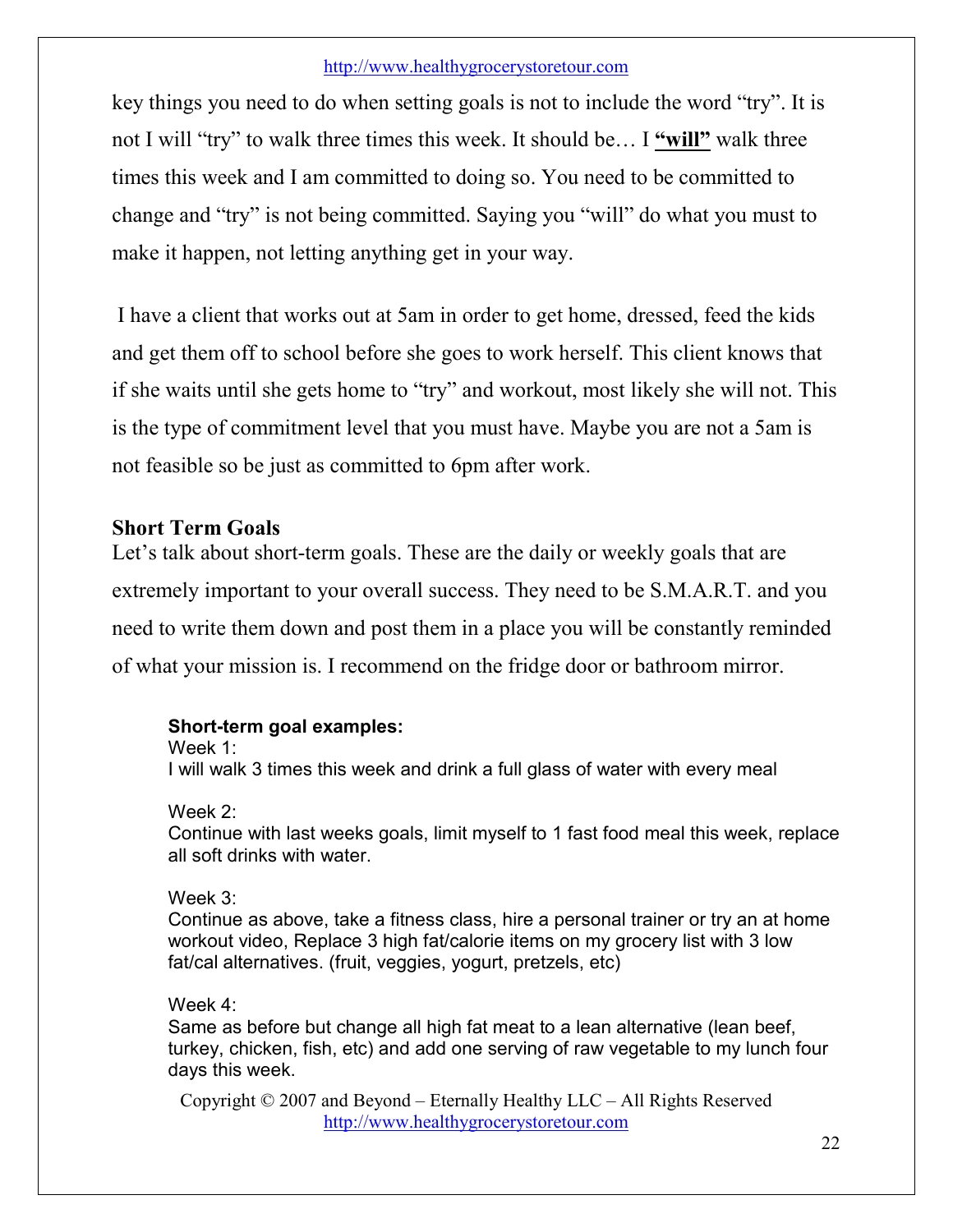I think you get the idea. Each week you should be making a healthy change. Before long you will have weaned off the old ways and be on the way to a leaner, healthier you. If you fail to reach a goal then keep that same goal the next week until the new healthy habit is set in place.

#### Long Term Goals

Long term goals are just as important as short term goals. Long term goals are the big picture and keep the overall focus of your mission. It is very, very important not to set yourself up for failure by setting unrealistic goals. You should not set a weight loss goal of 30 pounds in two months. If you drop that kind of rapid weight loss is dangerous and will not be permanent. Besides, if you meet your goal sooner than expected you can just create a fresh new goal to keep you motivated.

#### Long-term goal examples:

- I will lower my cholesterol to
- I will lower my blood pressure to
- I will lose  $\blacksquare$  lbs (4-5 lbs a month is safe weight loss) by my high school reunion.
- I will lose % body fat (see my website for what your body fat should be)
- I will drop from a size 18 dress to a size 14 or go from a size 42 pant to a size 38.

#### Motivational Goals

You should also set motivational goals. These goals are much less specific but are just as important as short and long-term goals. These are the things that aren't measurable to anyone but you and are the deep reasons for your desire for lifestyle change. Visualize your success!

#### Motivational goal examples:

• I want to be able to climb the stairs without getting out of breath.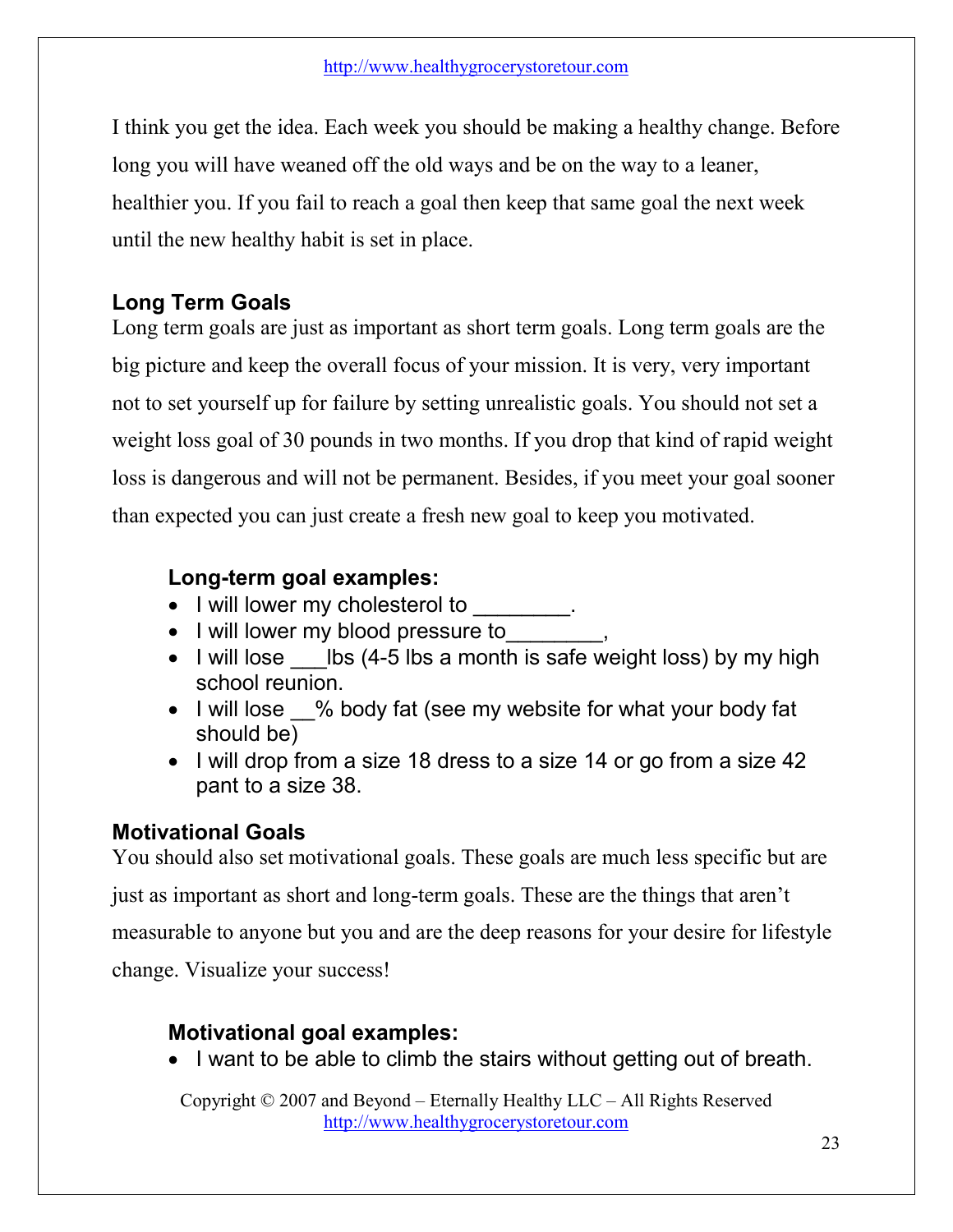- I want to be able to run and play with my kids/ grandkids.
- I want to be the first one in my family to break the obesity cycle.
- I want to gain self confidence.
- I want to live pain free.
- I don't want to be embarrassed of my appearance any longer.
- I want to be able to prove to everyone that I can change.

#### When you reach your goals set new ones! Always!

#### BUILD A JOURNEY JOURNAL

This is a very valuable tool in your lifestyle change process. This is more than just a food log, it is how you are going to understand and recognize the events, people and situations that sabotage your success. Think about it… at noon you ate a big lunch (giant salad from Applebee's) with your co-worker, 2pm and you grab a Cappuccino and hand full of Hershey Kisses. At first you may think "a salad is healthy" and "coffee isn't so bad and it's only a Kiss". When you log this meal in your Journey Journal you find that the salad ended up having more calories and fat than a Big Mac and fries. The Cappuccino (not coffee) and Kisses event happens 5 days a week costing you 1900 calories and 105 grams of fat a week! Yikes! The little stuff adds up.

The Journey Journal allows you to see what time of day you're "blow-it moments" take place and helps you recognize unhealthy patterns in your diet. I had a client that was working out like a mad woman but not seeing any major change in her weight or shape. I had her start a Journey Journal and after a week realized she was eating a huge amount of peanut butter. I had mentioned that in moderation this is a healthful snack. What she heard was "it's good for you so eat tons of it". I also found that because she was skipping breakfast it was causing her to be famished and overeat at lunchtime.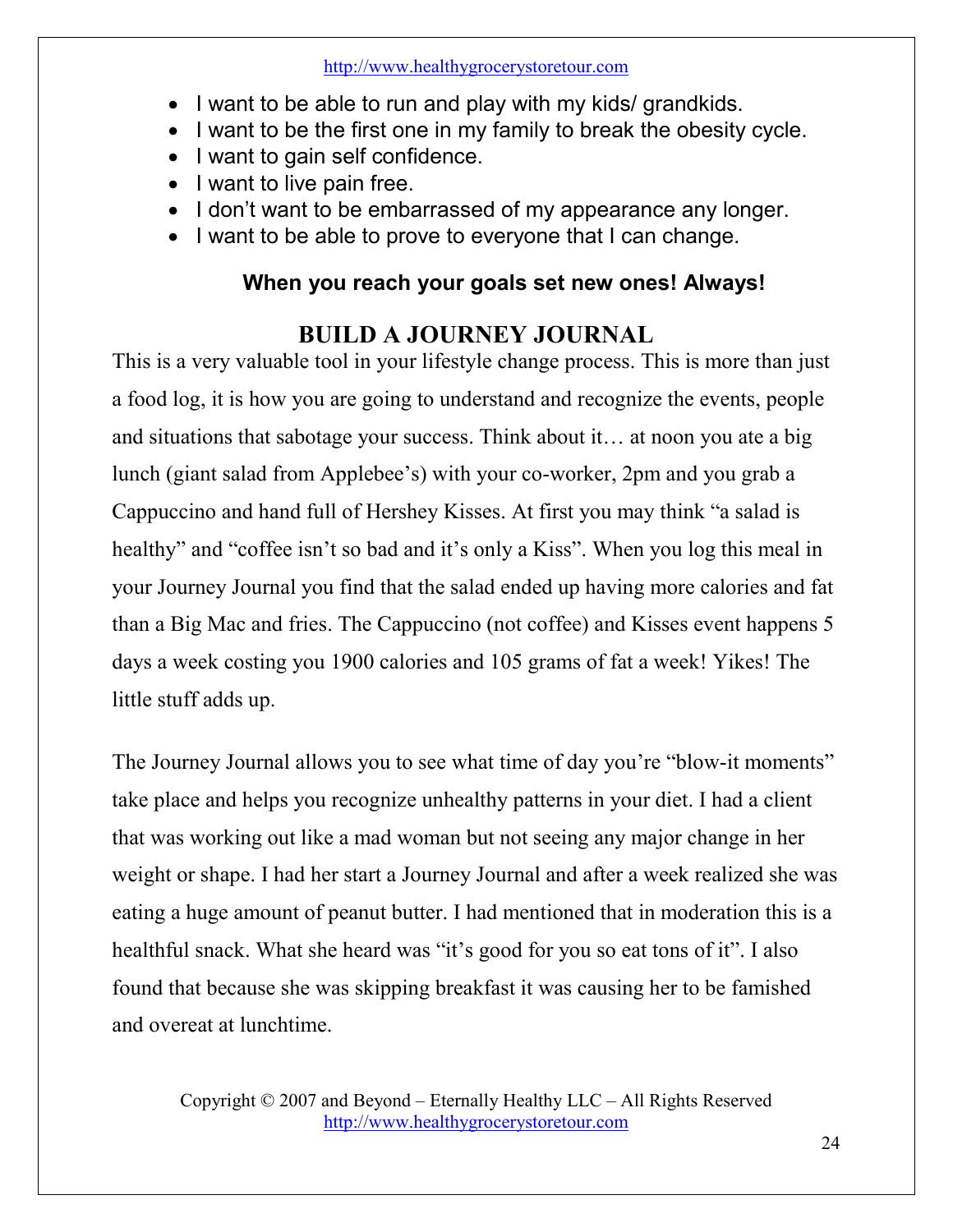Another great benefit of logging your meals is that it creates an instant since of accountability. It's one thing to eat a Twinkie and a whole other thing to actually have to write down that you ate a Twinkie. Chances are you won't eat it if you have to write it down. I know what you are thinking "I just won't write down the bad stuff". This attitude is the very stuff I was speaking about at the beginning of this book. YOU ARE NOT READY FOR CHANGE if you think this way! You need to seriously step back and re-access your motivation and commitment to lifestyle change.

The Journey Journal needs to list the following:

- the date, day of the week
- food and quantity consumed
- time of meal and who you ate with
- how you felt before and after eating
- total calories, protein, carbs and fat (optional)
- exercise type, intensity (1-10 perceived exertion scale), duration

So basically you are logging your behavior, intake and expenditure. If you break it down to the ridiculous… take in enough to keep the body functioning and burn off all the other stuff. When you take in more than your body needs the excess cannot be burned off and you become a human storage facility. Don't turn into U-Store-It, monitor your intake and burn off the excess!

#### VISUALIZE YOUR SUCCESS

People learn in different ways: by touch, sight, hearing and doing. It's the same way when learning what works to motivate you. Some like to listen to motivating audio tapes while working out, others like to take group exercise classes so they are surrounded by people just like them who have similar goals. Others need to see pictures that remind them of where they want to be physically and that motivate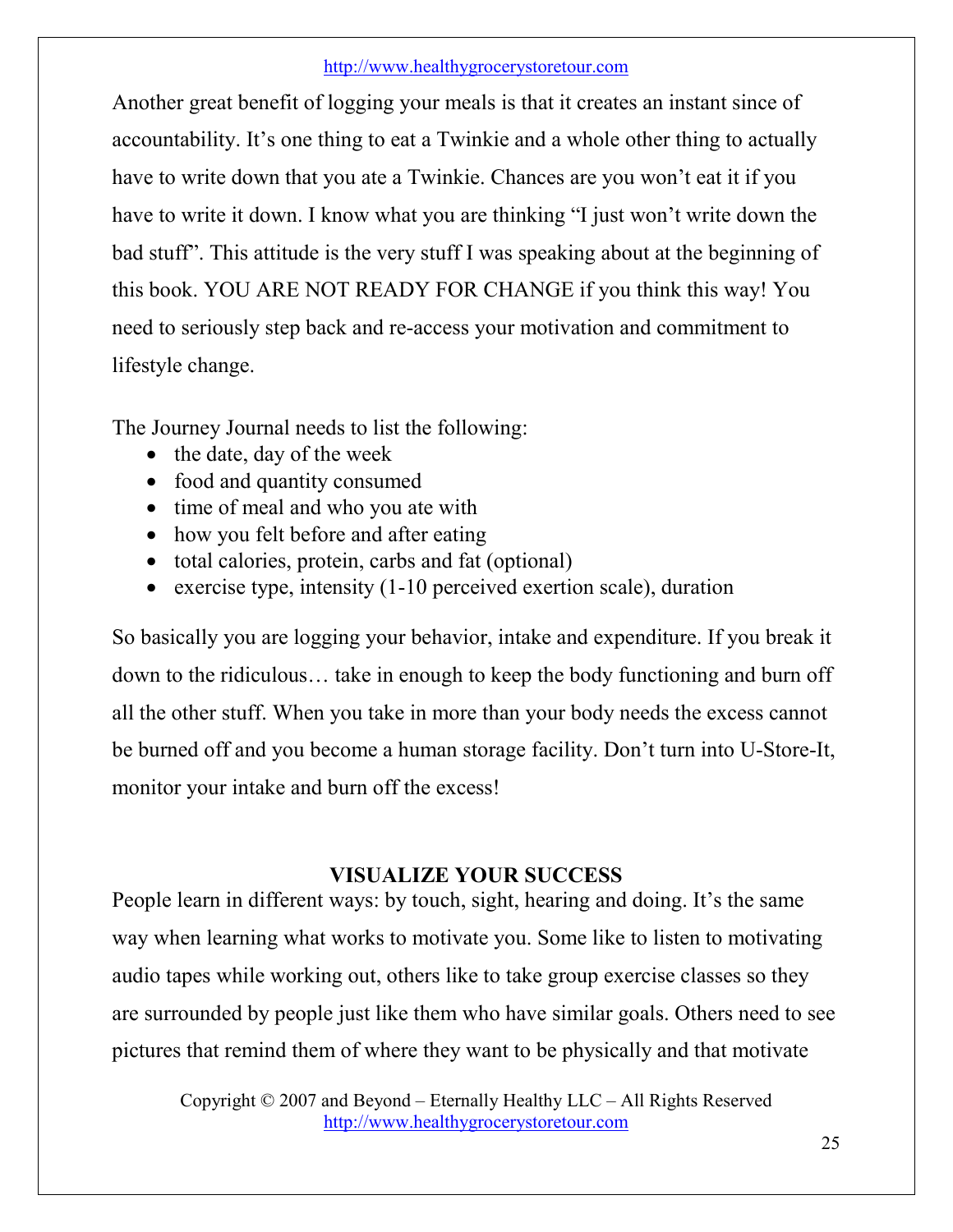them to reach their goals. (We won't get into people who are motivated by touch…eeewww yuck!)

A great tip I learned from the Body for Life plan by Bill Philips was to surround your self with visual motivation. I bought a simple binder from the office supply store to keep my Journey Journal pages, exercise or nutritional info, my weight and body fat logs or anything else that I needed to see on a daily basis. On the front of this binder was a clear protective pocket where you can put pictures of people that motivate you, your goals, a particular reward that you will give your self if you reach your goals or quotes that inspire you. Seeing these things on a daily basis will help re-affirm where you want to be and motivate you towards lifestyle change.

#### "BUT THE REFRIGERATOR IS CALLING ME…DO YOU HEAR IT?"

You're sitting on the couch, watching tv, minding your own business and then you hear it! You try to ignore it by turning the TV up louder but it doesn't stop...there it is again! It's the fridge calling you, tempting you to eat the kids' leftover mac-ncheese. Or maybe it's that tub of ice cream your husband insists you keep stocked in the freezer…or else. Whatever the temptation may be YOU HAVE TO BE STONGER than it!

You need to find alternative behavior for when these moments come around. Take a walk or call a supportive friend - but most importantly…get your mind some place else. If you don't, the fridge will keep calling and calling and calling… until you cave.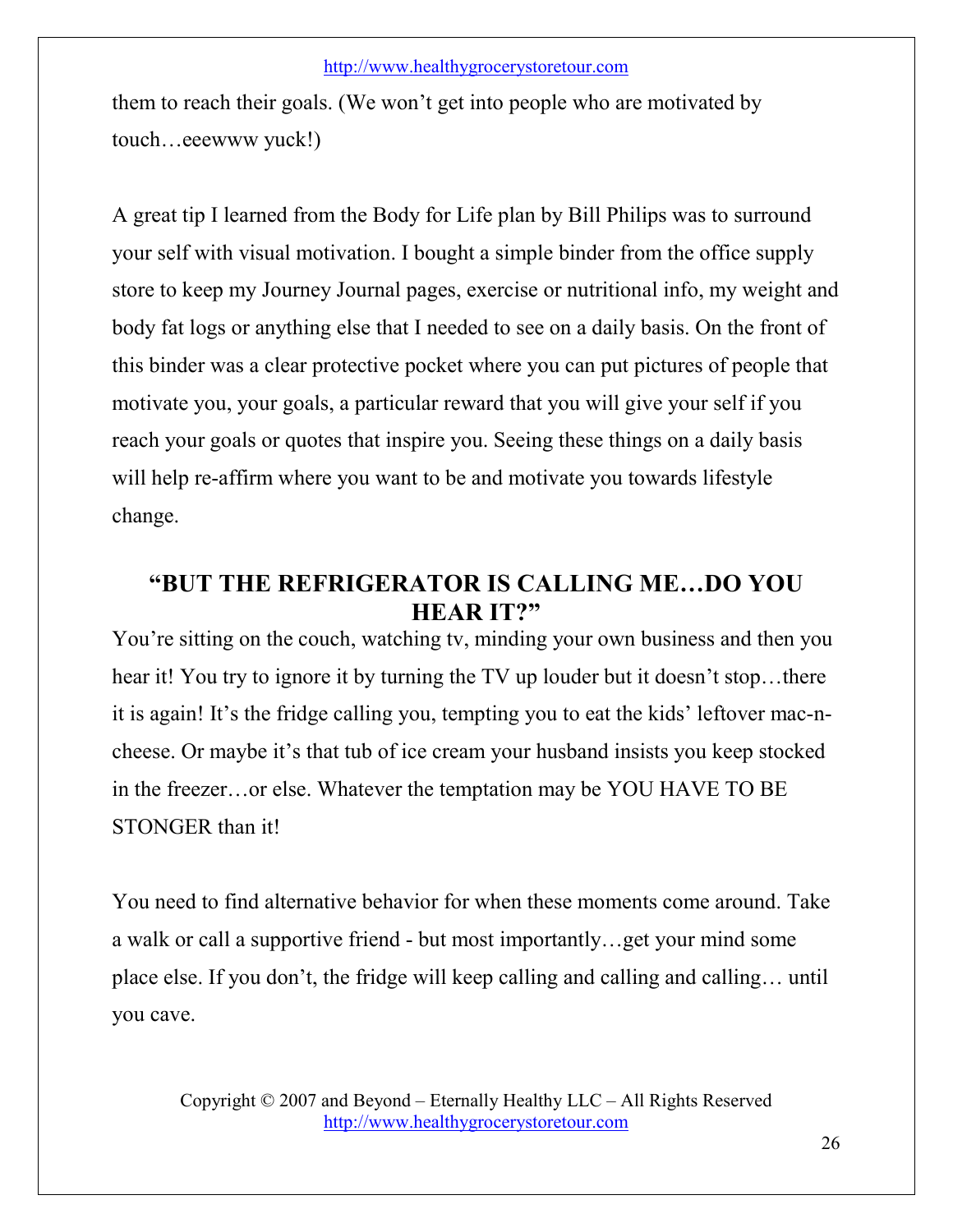There are quotes throughout this book that you can use for motivation. Write them on small pieces of paper and stash in places you look often. Here are a few more quotes:

"The secret of success is focus of purpose." Thomas Edison

"It's the moment you think you can't that you realize you can" Celine Dion

 "The major quest in life is not what you are getting, but what you are becoming." Dave Ramsey

"Never eat more than you can lift" – Miss Piggy

#### SETTLE DOWN WILL YA!

Go, go, go! That's the only language we seem to know these days. We need to get moving but we also need to know when to settle down and BE STILL. Taking time, if only 5 minutes, to pray or meditate could be the thing that puts you in the right mindset for lifestyle change. Sitting quietly and thinking about the day ahead, clearing the mind of the negative stuff from the day before and seeking guidance from God is a wonderful way to start the day. So you're not the God type? Well, I could say a lot about why you should trust in God to help you through this but let me just say, "What do you have to lose?" Prayer is not hard and there is no right or wrong. Just speak your heart.

#### "You create your opportunities by asking for them" Patty Hensen (Chicken Soup for the Soul writer)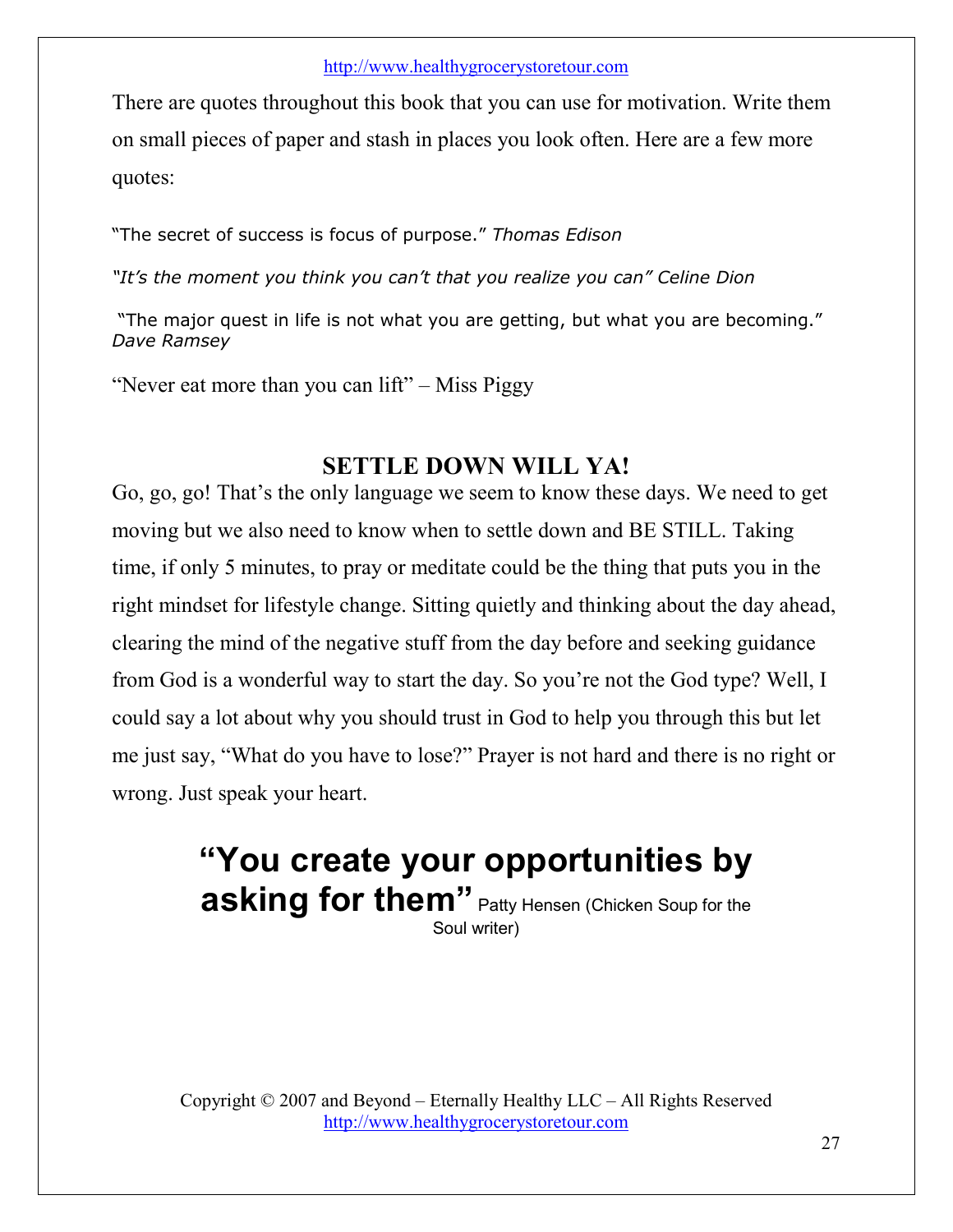## Step 4

## HEALTHY EATING FOR DUMMIES



## DIETS DON'T WORK!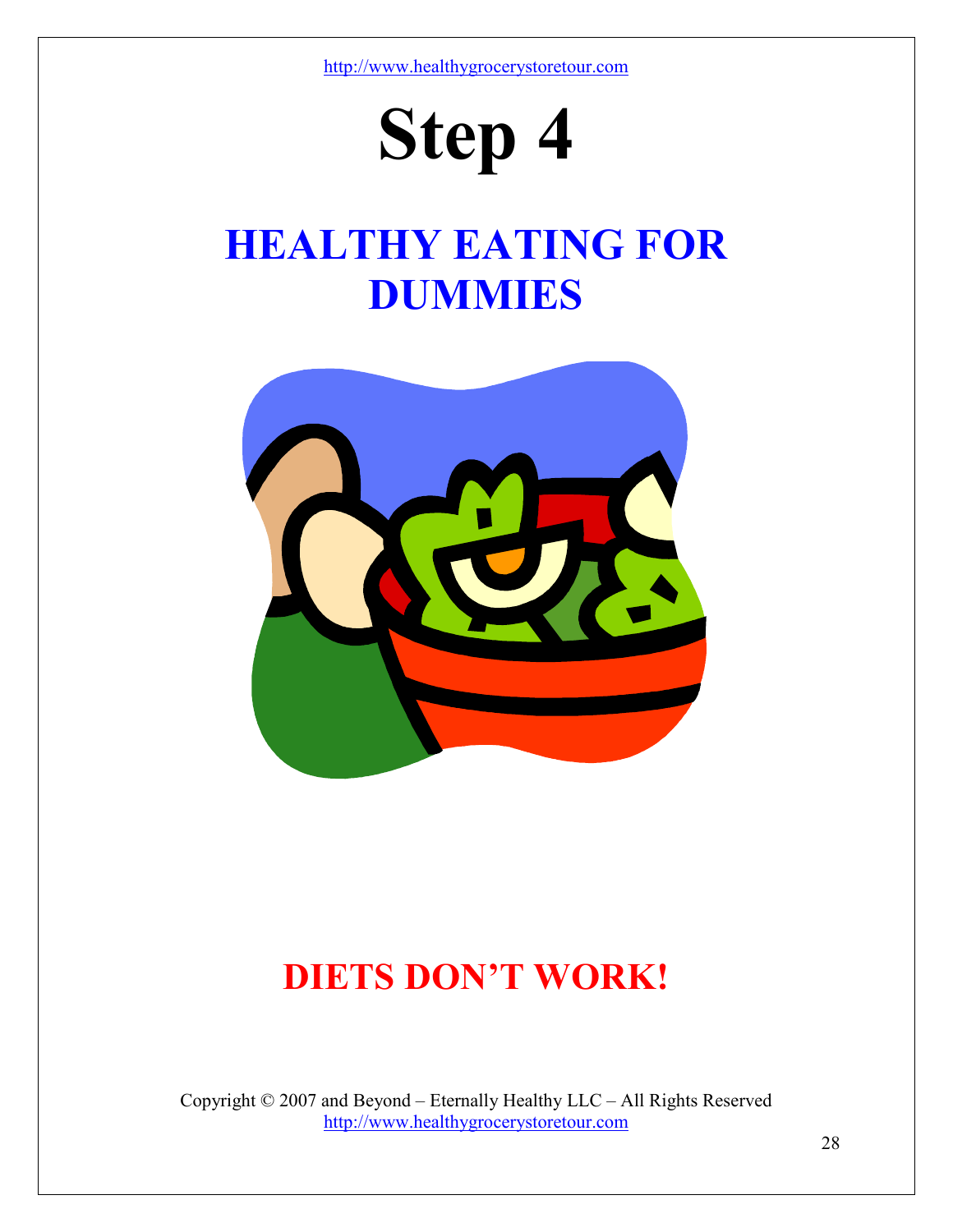here I said it! It may not be what you want to hear but ITS THE TRUTH! PERIOD! There I said it! It may not be what you want to hear but ITS THE TRUT.<br>
I start this chapter off with this very important point because many of you are

"dieters" and some of you are "lifelong dieters". Why do you think you haven't kept the weight off? Because… diets don't work. They are temporary fixes that only set you up for re-gain later. You need to learn how to eat, when to eat and how much to eat. Let's talk a little more about diets.

#### Deprivation SUCKS!

Or maybe I should say DIETS SUCK!

Diets = Deprivation = Suffering = SUCKS! Get it?

Changing your lifestyle is a good thing and doesn't involve suffering. You need to learn that you CAN have your favorite fatty, sinful foods every once in a while as a reward but not on a daily basis. Learn to make healthful daily choices and exercise regularly and you can have your cake and eat it too!

I remember when I was a little girl and my sisters were teenagers. I remember them dieting and talking about staying thin. I recall the all grapefruit diet, boiled egg diet and popcorn diet. I thought it was pretty funny when they got mouth sores from all the acid in the grapefruit. The things we do to ourselves! WAKE UP FOLKS! If you can't eat that way for a lifetime don't do it at all. You are truly wasting your time with the quick fix, weight loss in a bottle, only protein, no eating, lose weight in 24 hours joke programs. Get that way thinking out of your life and clear your mind for some truly life changing information. Let's get going.

#### EATING WELL TO BURN MORE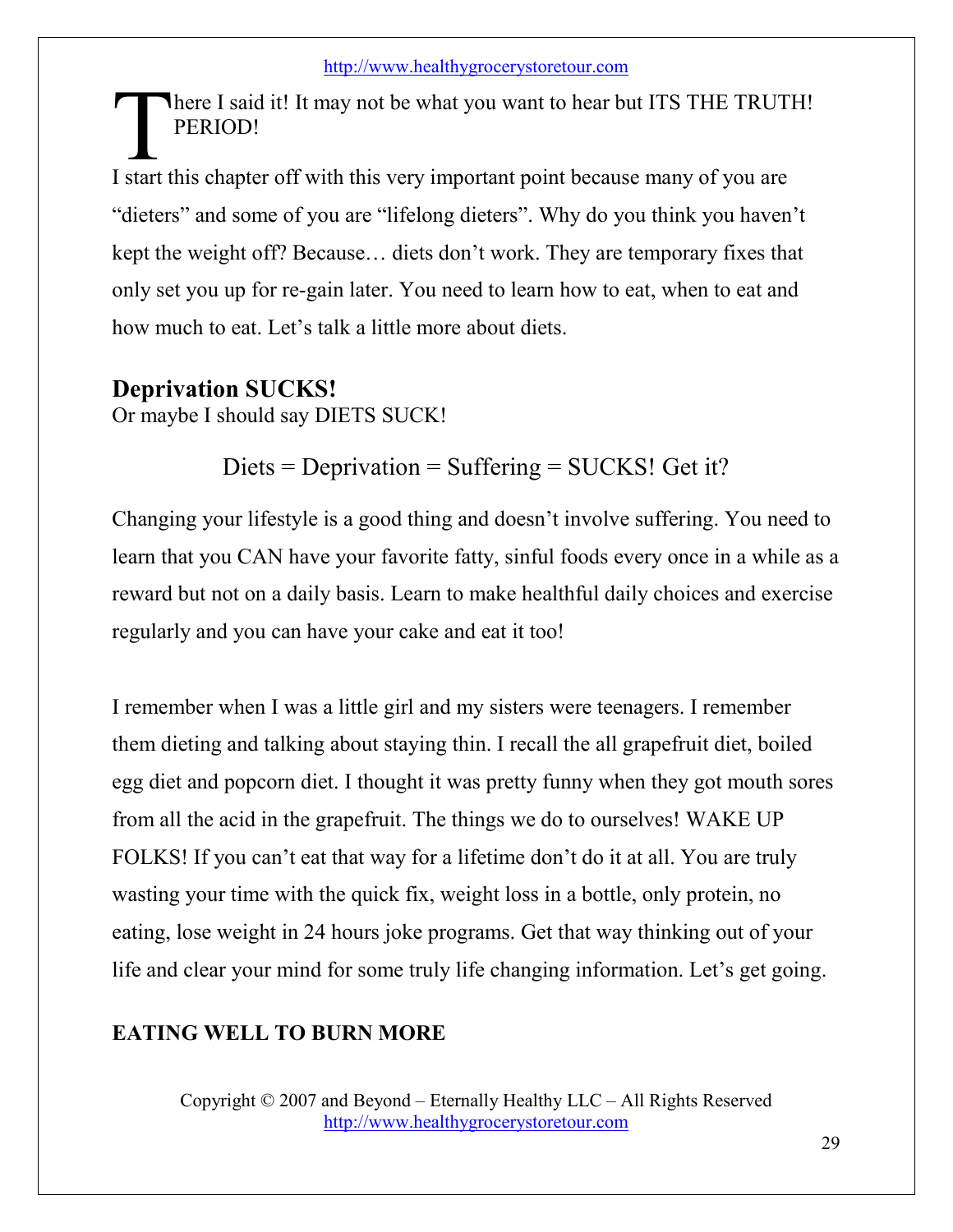Obviously exercise is going to help you burn fat and calories but let's focus on how to eat to burn.

Small meals more often. Get away from the 2-3 large meals every day. You should be teaching your body to be a burning machine but eating smaller meals more often. Think about it…most people skip breakfast and slow their metabolism to a crawl, then eat a big lunch (often over eating because they are so starved), hit rockbottom around mid afternoon and have a soda pick-me-up and go home to eat a big pasta meal wit the family. It's all about deprivation and overload. Not eating breakfast slows the metabolism, big lunch and dinner meals are way too much food at the wrong times of day and the body can't burn off all the calories. Especially, the big pasta dinner because you will be going to sleep shortly after that meal when the body burns even fewer calories. The pasta has no where else to go other than your hips and tummy!

You need to learn to eat a moderate sized breakfast, lunch and dinner with small snacks in between. Fuel the body so it burns until you fuel it again. Think about when you have a campfire. You don't just toss a bunch of logs in the pit and throw a match in. You must nurse the fire by slowly building it up and adding a log when the other burns down. You can't add too many at once or it will smother the fire and if you don't add a log the fire will burn out. It's the same with the body, add too much food to your fire and you will over fill. Don't fuel your body and you will burn out and have no energy. Maintain a consistent fuel source for your body and it will become a burning machine.

#### BALANCE OUT EACH MEAL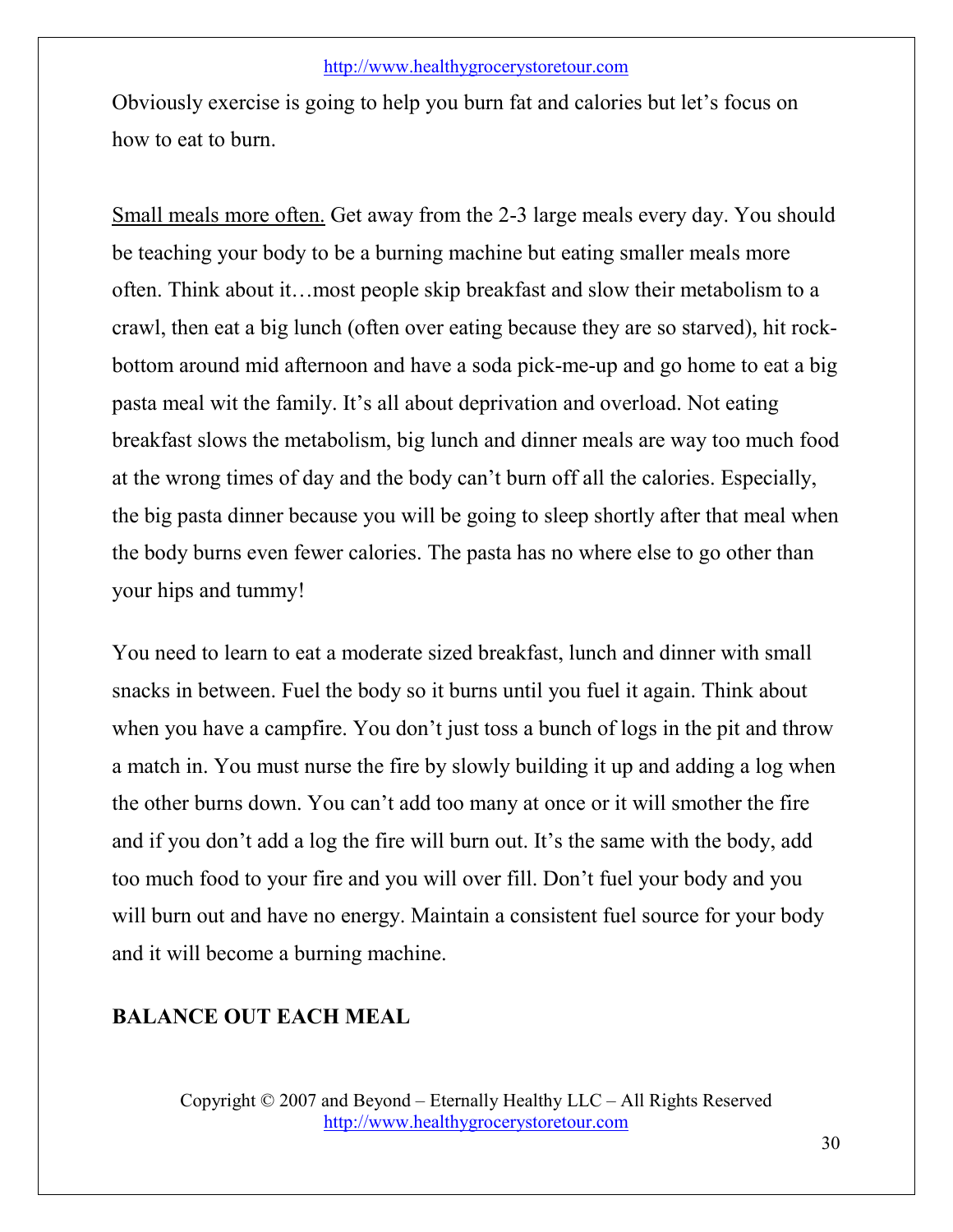You need to have a balanced plate at meals and snacks. What I meal is that most every meal needs to have a protein, carbohydrate and fat. Your body needs both protein to repair and build lean muscle and carbs to provide energy. So having a giant bowl of pasta is not a balanced meal but having a small portion of pasta with a chicken breast is better. We are going to go into detail about Protein and Carbs a little later.

### The Fuel of Life

#### PROTEIN

Ah, the big "P" word. There has been so much talk about protein over the last few years I don't even know where to begin. Let's start with…

What is Protein? Protein is the body's major building material. The brain, muscles, skin, hair and connective tissue are all composed primarily of protein. Protein is also needed to complete water balance and fight foreign organisms.

Protein in needed regardless if you are walking or strength training. Each time a muscle is worked, it develops tiny tears that the body must knit back together; it's during this mending that the muscle grows bigger and stronger. Which also means less jiggly and flabby!

Here's a passage from an article titled Snack on This from www.Prevention.com. French researchers found that high-protein snacks keep you full longer and may reduce the amount you eat at your next meal.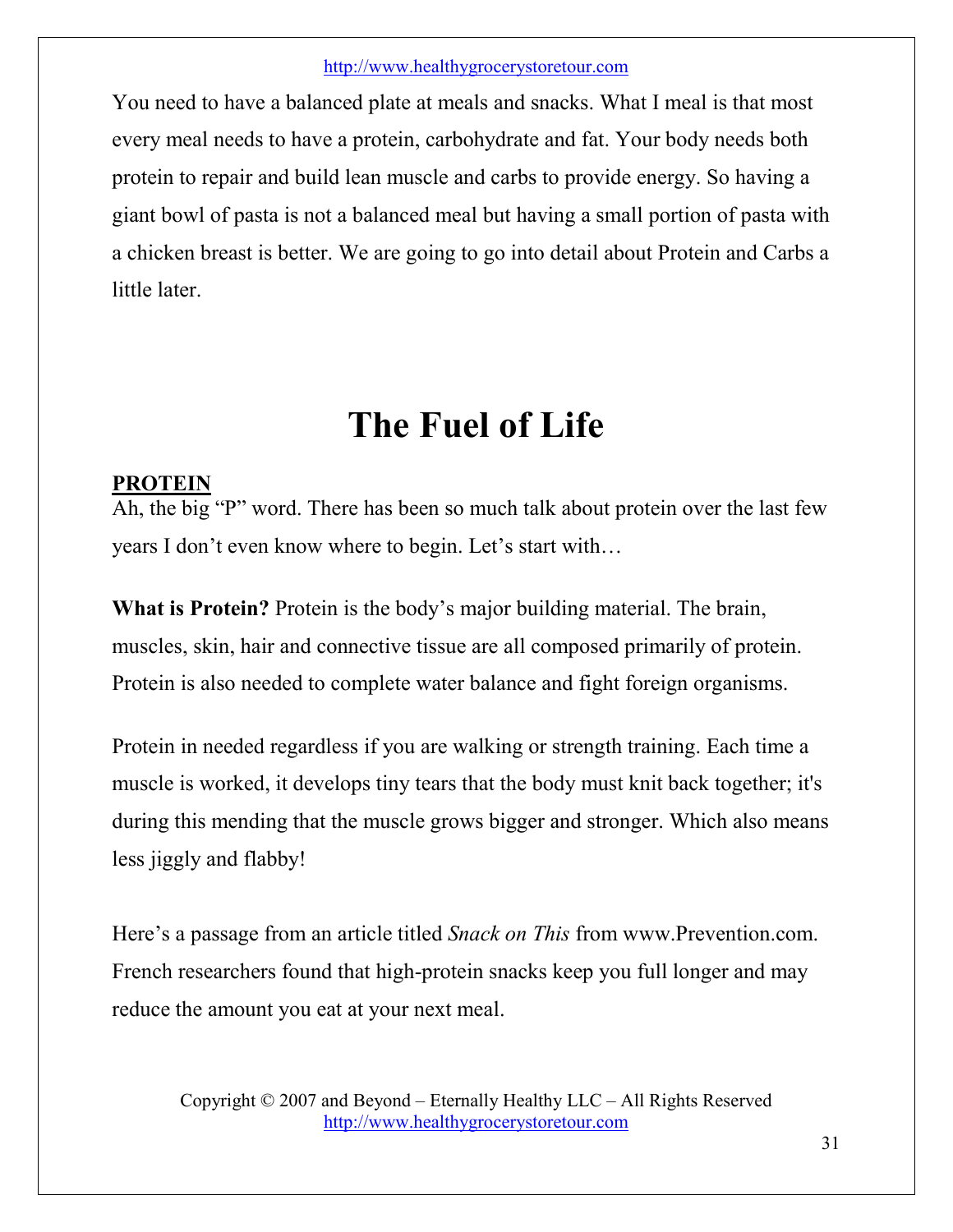"High-carbohydrate snacker's got hungry as quickly as subjects who had no snack at all," says study author Jeanine Louis-Sylvestre, PhD, "but protein eaters, who snacked on chicken, stayed full nearly 40 minutes longer." Since it takes longer for protein to break down, you stay satisfied longer.

So put down the crackers and grab a yogurt instead!

#### How to Calculate Your Protein Needs:

The RDA recommends of 0.8 g/kg to 1.2-1.8 g/kg. If you exercise a lot you will want to be in the upper range. Here's how to calculate your protein needs.

1. Weight in pounds divided by  $2.2$  = weight in kg

2. Weight in kg x  $0.8$ -1.8 gm/kg = protein gm.

Use a lower number if you are in good health and are sedentary. Use a higher number (between 1 and 1.8) if you are under stress, are pregnant, are recovering from an illness, or if you are involved in consistent and intense weight or endurance training.

Example: 154 lb male who is a regular exerciser and lifts weights  $154$   $\text{lbs}/2.2 = 70\text{kg}$ 70kg x  $1.8 = 126$  gm protein/day

150 lb female who walks 1-2 times a week.

 $150$  lbs/2.2 = 68kg

68kg x  $1.0 = 68$ gm protein/day.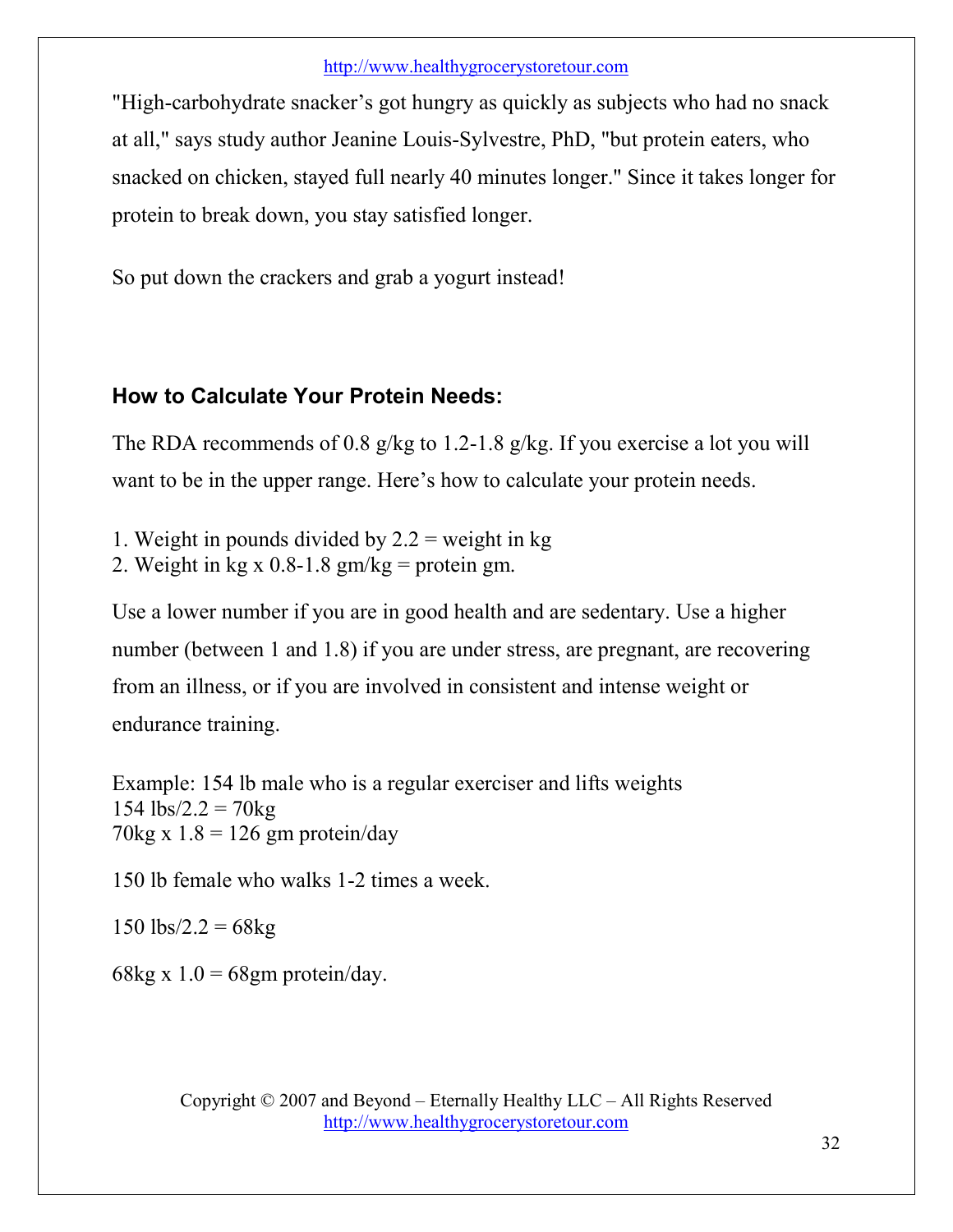#### Protein counts

| Food                  | <b>Portion Size</b> | Protein (grams)         |
|-----------------------|---------------------|-------------------------|
| Milk                  | 1 cup               | 8                       |
| <b>Cottage Cheese</b> | $1/2$ cup           | 12                      |
| <b>Cheddar Cheese</b> | 1 ounce             | 8                       |
| Yogurt                | 1 cup               | 9                       |
| Egg/egg white         | 2 Large             | $\overline{\mathbf{z}}$ |
| <b>Tofu</b>           | 4 ounces            | 8                       |
| Fish                  | 3 ounces*           | 21                      |
| Chicken               | 3 ounces*           | 25                      |
| <b>Turkey</b>         | 3 ounces*           | 24                      |
| <b>Pork</b>           | 3 ounces*           | 23                      |
| <b>Beef</b>           | 3 ounces*           | 25                      |
| Pasta                 | 1 cup               | 4                       |
| <b>Rice</b>           | 1 cup               | 4                       |
| Corn                  | 1 cup               | 3                       |
| <b>Beans</b>          | 1 cup               | 5                       |
| <b>Bread</b>          | 1 slice             | 3                       |
| <b>Peanut butter</b>  | 1 tablespoon        | 4                       |

#### **CARBS**

This is not a four letter word! Everything you read, hear and watch now a days says that carbs lead to obesity.

Ughh, noooooo:

- That Big Mac and fries leads to obesity....
- The fact that we sit on our butts too much leads to obesity...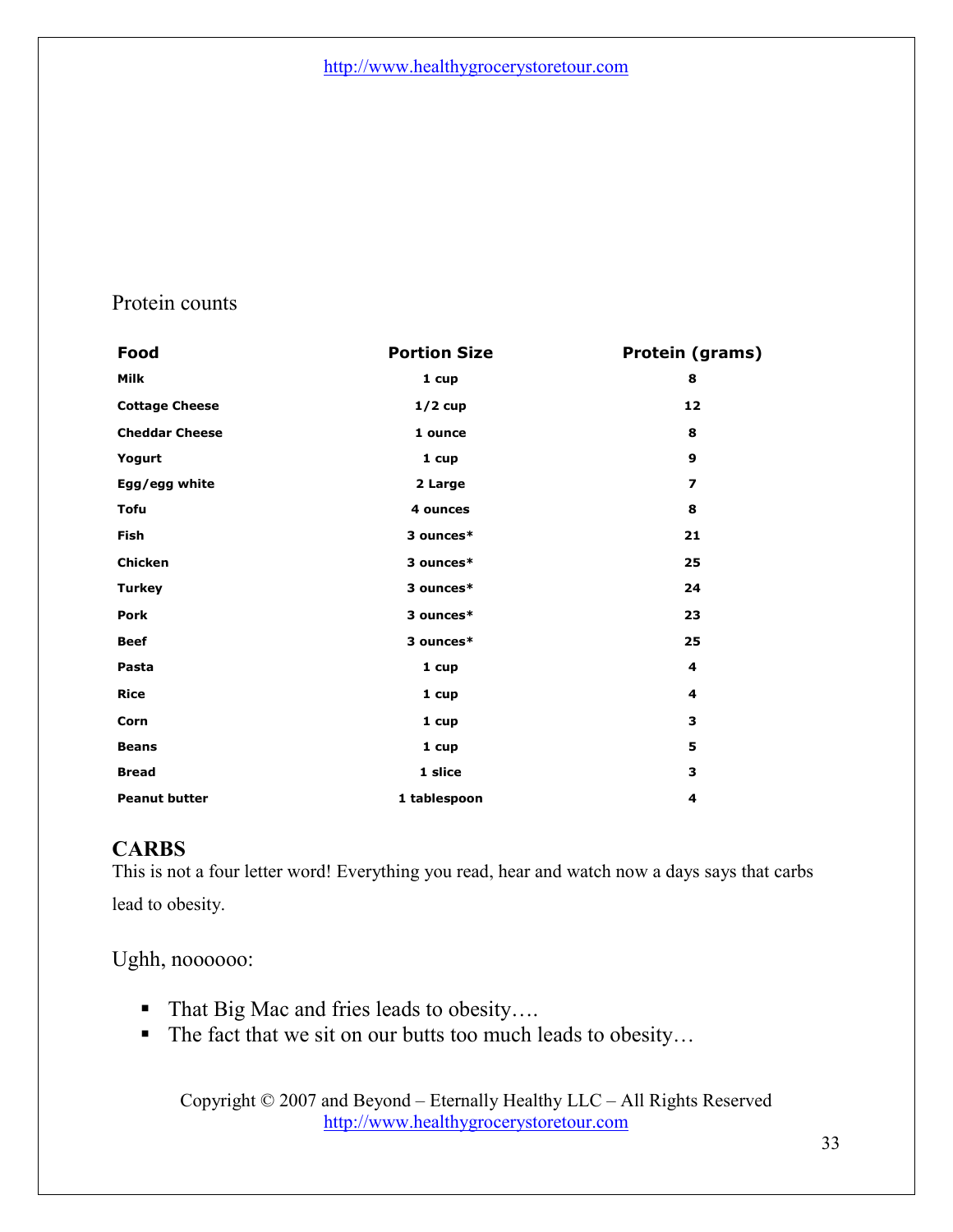Let's break it down to the ridiculous here:

Carbohydrates in the correct form are the fuel that the body needs to burn and function. Think of them as the logs for your fire. Problem is that we overeat carbs in all the wrong forms and essentially overload our bodies with too much fuel. We need to be eating fiber rich carbs in whole grains and vegetables in the correct portions.

#### **FAT**

Good News! Everything you eat doesn't have to be fat free! Bad news is the fat you can have isn't what you think…or want.

#### WATER

You don't drink enough! However much you're drinking...DOUBLE IT! No…TRIPLE IT!

#### **FIRER**

You don't get enough! I don't even know you or your eating habits but I can almost guarantee you don't get enough fiber in your diet. Fiber is essential to a healthy functioning body and is very important in weight loss. Fiber is the stuff that washed away the bad stuff. It's like Roto-Rooter for your body. Your target daily fiber intake should be around 25-35 grams. Replace refined carbs with whole grains and you will be half way there. Eat bread with 2 grams or more fiber per slice and add a bowl of a "bran-type" cereal and you could add up to 8 more grams. Rye crackers (try Wasa brand) have six times the fiber than saltines.

#### PORTION

Supermarket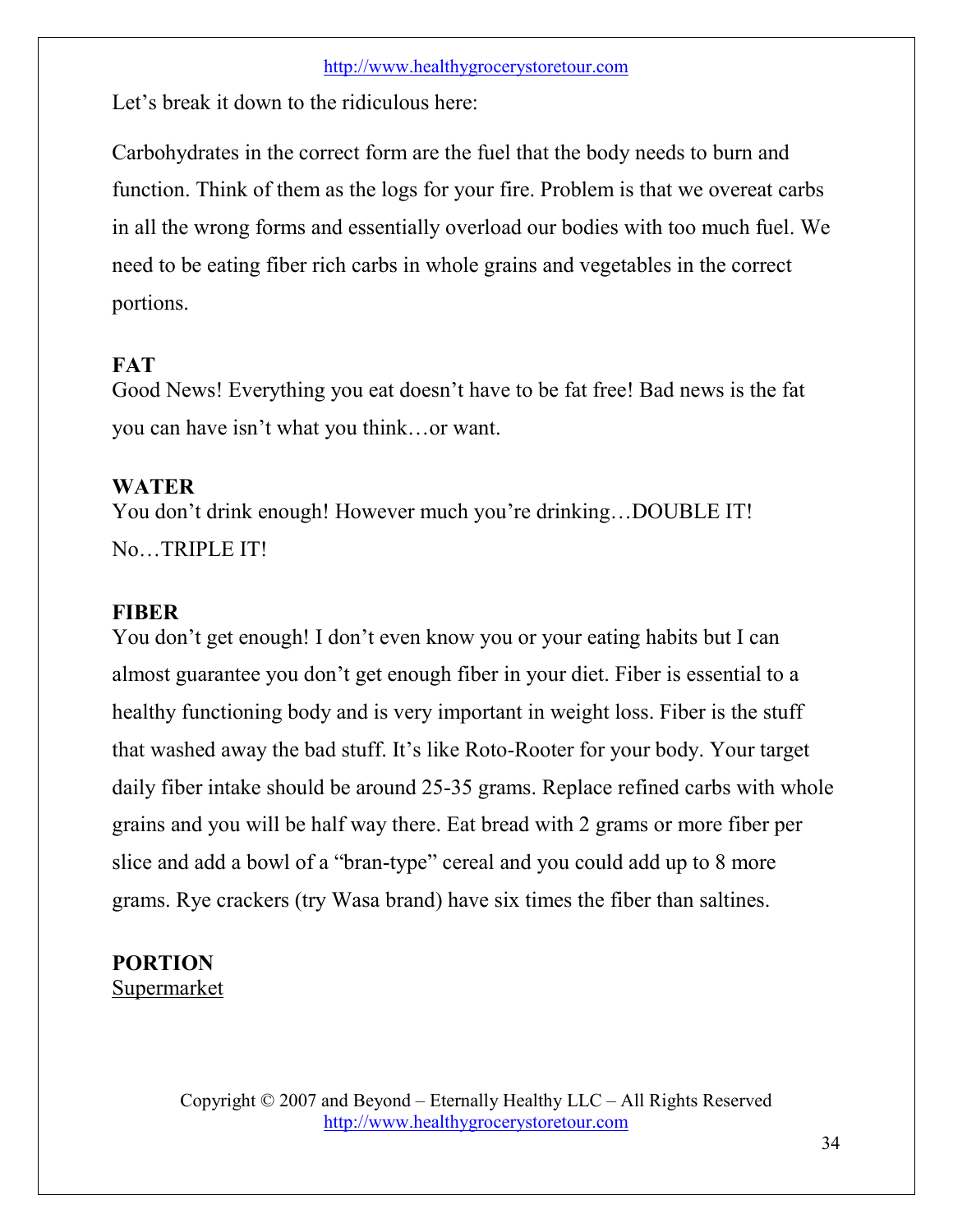- Super Size/ Super Value packaging. These are usually too large in portion, contain more calories and encourages overeating. The only exception I can think of is lean meats, nuts and water.

- Buy single serve items such as individual fruit ice pops as opposed to a gallon of ice cream. You are way more likely to over eat ice cream when you are scooping the portion vs. an individual fruit pop that is already controlled.

- Shop the walls! Grocery stores often keep lean meats, dairy, whole grains (breads), fruits and vegetables on the walls of the store.

- - Stay away from the inside isles. The inside isles are full of pre-packaged , over processed and nutritionally void foods Some examples are flavored rice and noodles, frozen meals, canned foods, pizza, junk food, snack foods and chips, snack crackers. Try eating fresh fruits and veggies , make your own pizza with fresh ingredients and load up on fresh salads.
- - Have a list and stick with it! Make your list at home (don't forget it!) and don't add to it while you are there. It will keep you from throwing in stuff you shouldn't and keep you from overspending.
- - Beware of the deli! Pre-made salads and sides are always made with high fat mayo and contain crazy amounts of sodium. Take a little time to make your own and you can eliminate tons of fat, calories and sodium from your diet. Deli meats can be just as frightful. If you must have lunchmeat go with lean cuts and stick with brands you trust like Healthy Choice. They are usually lower in sodium and fat than the others. If you like sandwiches I suggest you cook your own turkey or chicken, slice the meat and freeze it. You will have yummy lean meat for salads and sandwiches for weeks.

#### Restaurants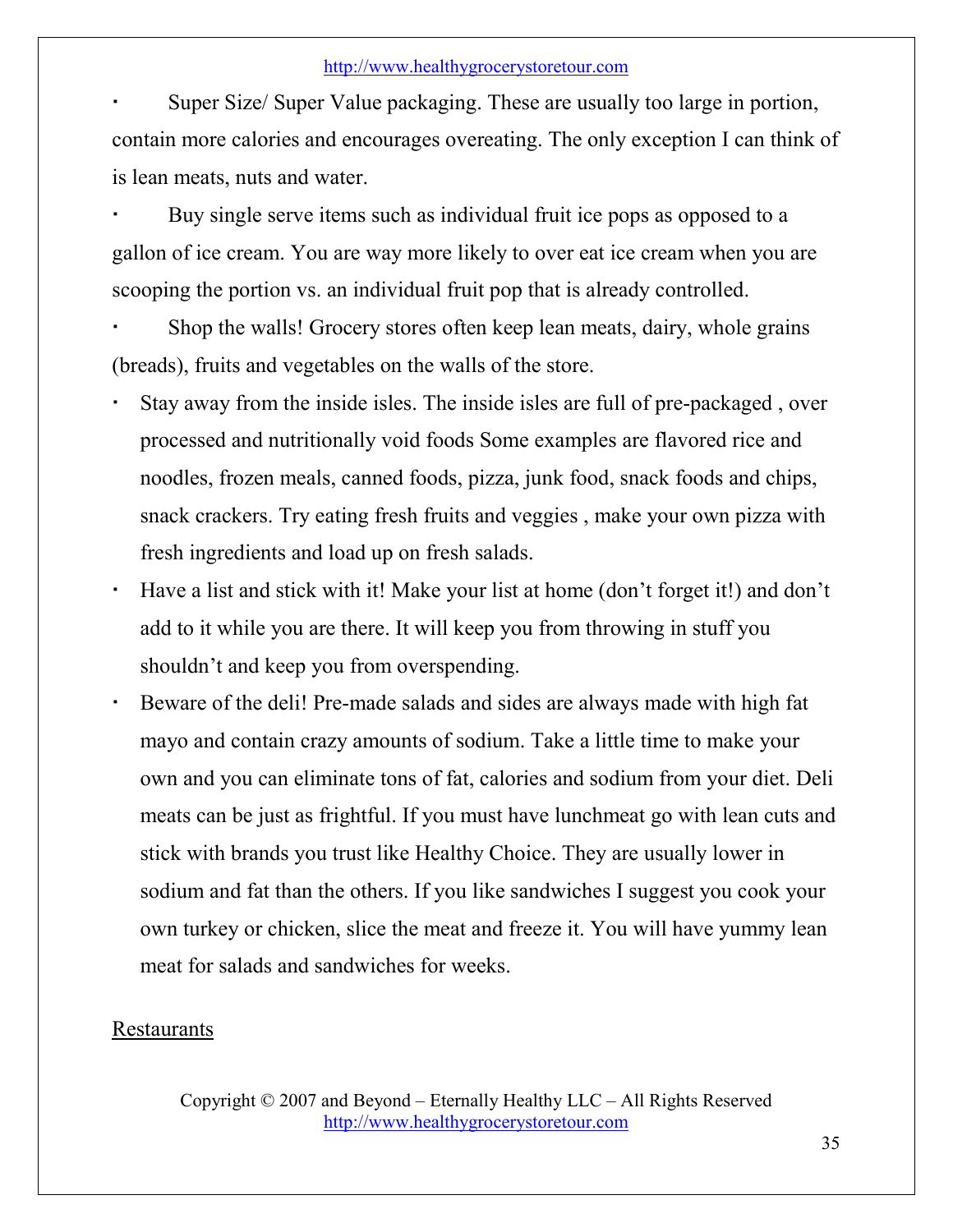- We are a super-sized nation. Our portions are twice if not three times the amount they should be. I'm a firm believer that we can eat well and not feel deprived if we just eat the right portions. Here are a few tips when eating out:
- - Ask for a To Go box to be delivered with your meal. Before you even take the first bite put half of your food in the To Go box. You will have a well portioned meal to eat now and another one for tomorrow. Remember, as your stomach expands, so does your appetite.
- - Gain an edge on your hunger by starting with a broth-based soup, fruit, small salad (watch what you put on it!) or raw vegetables (no dip).
- - Always be in control of your order. Ask for all sauces and dressings to be on the side. Opt out of buttered "white" starches and ask for double vegetables. Also ask for the vegetables to be without sauce and butter. You may have to wait a little longer for them to prepare it but it will save you many calories and fat grams in the end.
- - Slow down and chew! Eating slowly will help you to feel more full and satisfied.
- - If you are eating at a fast-food restaurant go for the leanest, grilled or baked item. You can also choose a kids meal. It will be a smaller portion and they now offer sliced apples and juice instead of fries and soda.
- - Skip the buffet- PERIOD! If you must go to one of these "feeding troughs" I suggest you go for lean grilled or baked meat and a green salad. Make only one visit, eat slowly. My secret weapon at the buffet is to wear tight clothing! Maybe you will stop eating when you feel your belly busting out over your belt. Works for me!
- -Always cut off the fat off and remove the skin of chicken before eating.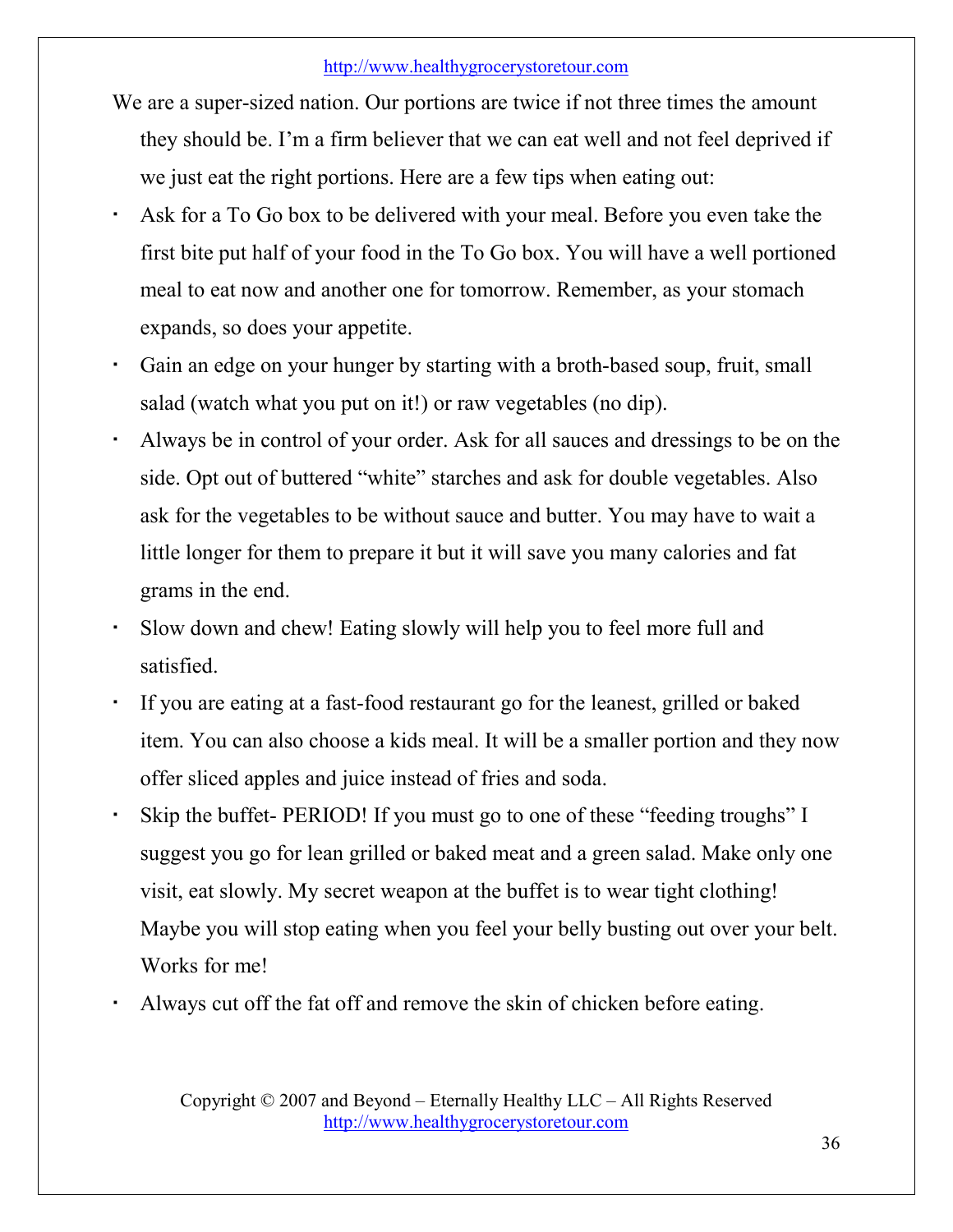- - Stay away from thick, rich sauces. The thin sauces are more broth based and probably don't have the added fat and cream. Avoid hollandaise, béarnaise, beurre blanc, or anything that resembles gravy. Red sauces are better than white.
- - Order dressings on the side and use them sparingly. I like to order the dressing on the side and ask for a separate, empty bowel or cup. I pour the proper portion in the empty container and then use it on my salad. Other ideas are lemon juice, vinegar and oil or buy the little portioned packages and stick them in your purse.

#### At home

Just like in restaurants portions are way too big at home also!

- - Start with using smaller plates, bowels and glasses. You will be less likely to eat as much on a smaller plate.
- -Never pile your plate high.
- -Always plate your food (no family style) and no seconds.
- - Measure food so you know what a portion looks like. Try measuring out a portion of chips and compare it to what you really eat. Oh and CEREAL…geeeze…we really blow it there! Measure it! Amazing how easy it is to overeat when you are not in control!

## Miscellaneous Must-Knows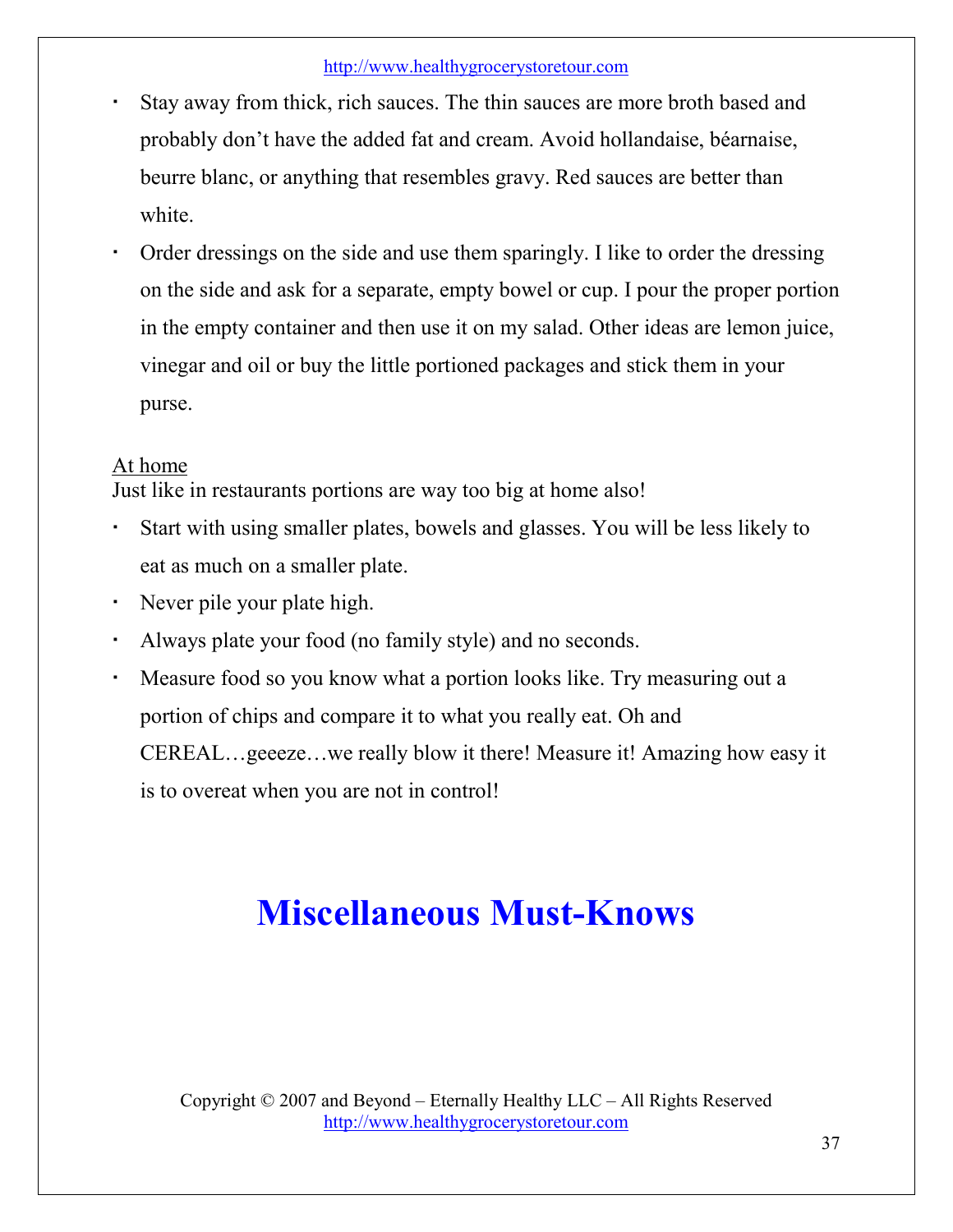

#### Scale Weight and Weight Loss

I feel the need to stop for a minute to talk about scale weight. Ahhh, the precious scale! How can an object that sits on one of the dirtiest surfaces in our home, the bathroom floor, be the holder of all great knowledge. You laugh - but some of you step on every morning to worship "the great deceiver" and you need to STOP!

Scale weight is made up of three elements:

- water
- -Muscle and tissues (or lean weight)
- fat

Those of you who jump on the scale every morning to worship "the de-motivating wonder" are setting yourselves up for failure. Weight can shift dramatically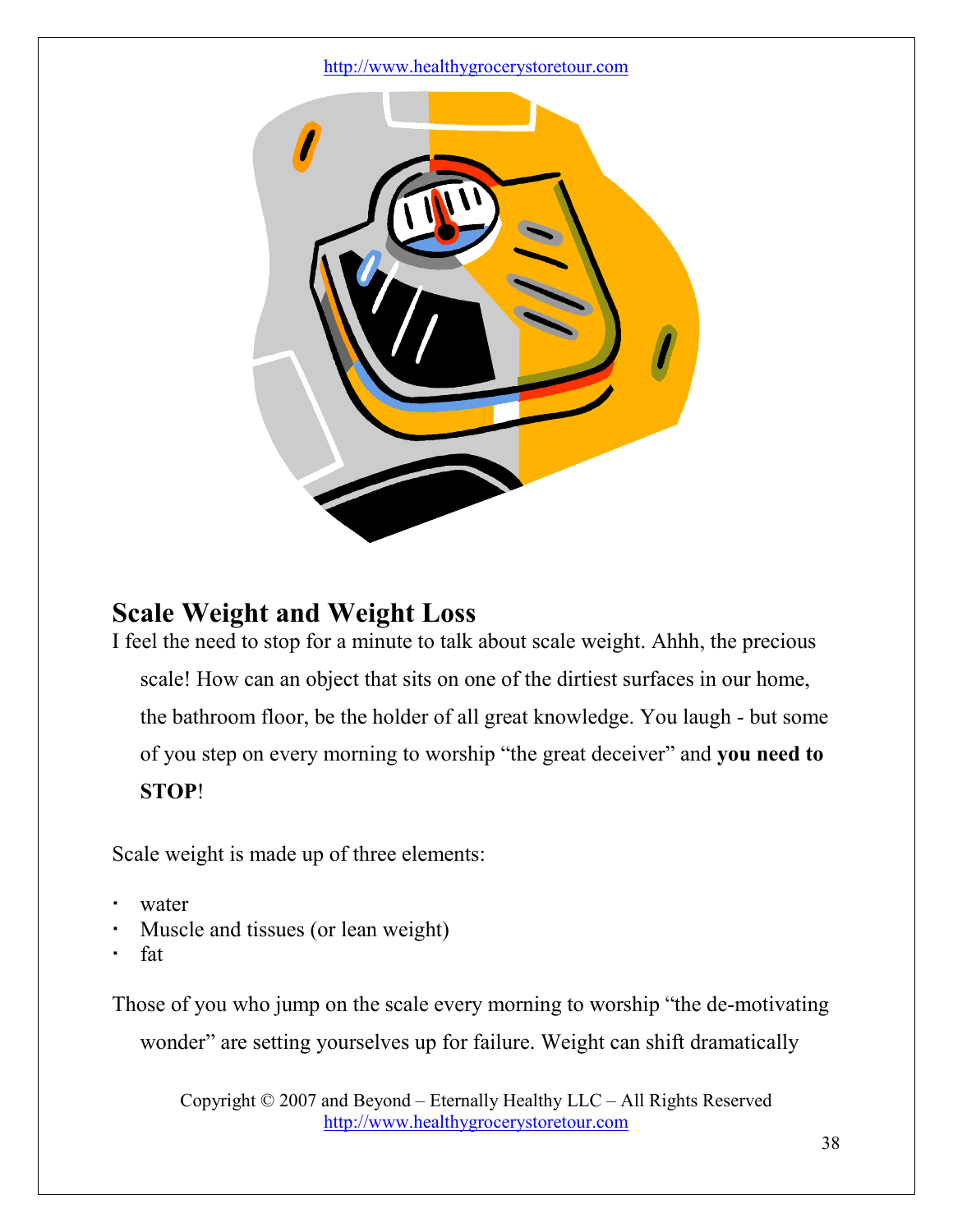overnight due to PMS and even the chips you had the night before. Water retention can make you think you are gaining or losing unfairly.

How many of you have went on a fad diet or weight loss in a bottle program and lost several pounds in the first few days or even week. That was your body shedding its water due to the extreme nature of the diet. You shed the water weight tricking you into thinking you lost fat weight only to regain all the pounds (and then some) when you returned to your regular diet and stopped taking the pills.

#### Water weight

The slight shifts in weight within a day or two is not enough to set weight loss/ gain into stone. It is losses over weeks and months that are the true measure of success. We are talking about breaking bad habits that have been bring us down for most of our lives. Scale worship is definitely one of those things that can ruin your weight loss efforts. I have seen many a client have their entire day ruined by the all mighty scale telling them they are up three pounds. Stop worshiping the scale every morning and pick one day a week to step on the scale. Don't let an object from your bathroom floor have power in your life!

Here are a few things to keep in mind regarding water retention:

- - Caffeine is a diuretic that rids the body of water. For every glass of caffeine try and drink a glass of water.
- - PMS can really mess with your mind. I would recommend not getting on the scale during this week.
- - Supplements can make you gain or lose water. I'm not a big supporter of weight loss supplements for this very reason. You don't want temporary weight loss!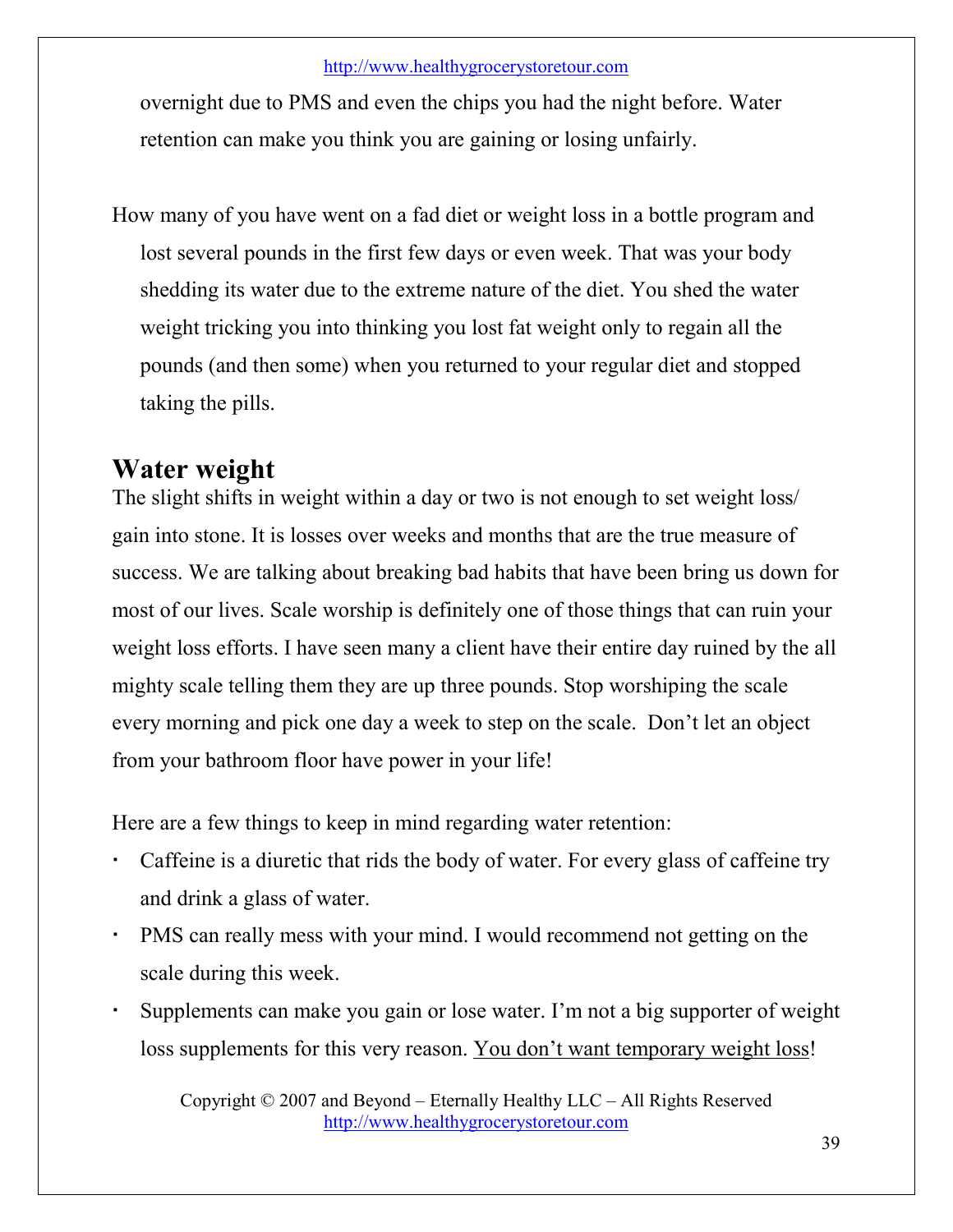These products tend to help you get a quick weight loss fix rather than keeping it off. Usually as soon as you stop taking the product you will immediately start to gain weight back as your body replenishes its water needs. Why go through that let down? Do it right the first time.

- Stop over-salting your food! Most people salt out of habit. You have learned to do this and might actually enjoy tasting the food more if you backed off the salt. I don't know how many times I have watched people at restaurants talking to their family and just be shaking that salt over their food the whole time. Most food we get at restaurants and most pre-packaged items already have tons of salt added in. Be aware and be in control!

#### **Plateaus**

During the weight loss process sometimes the body will take a break, this is called reaching a plateau. If this happens you need to kick things up a notch and get the weight loss train back on its tracks. Change your workout routine, push yourself, take a fitness class that will push you out of your comfort zone, hire a trainer, get a little more strict with your meal plan, cut back calories a little more. You don't need to do all these at once but try a couple and see if you can shock your system into losing again.

#### Metabolism

Oh, do people like to throw this word around!

#### "I have slow metabolism and that's why I can't lose weight".

I hear that one all the time. Truth is many people hide behind statements like this so that they can find an excuse to give why they aren't losing weight or trying to lose weight. Let's start by defining metabolism.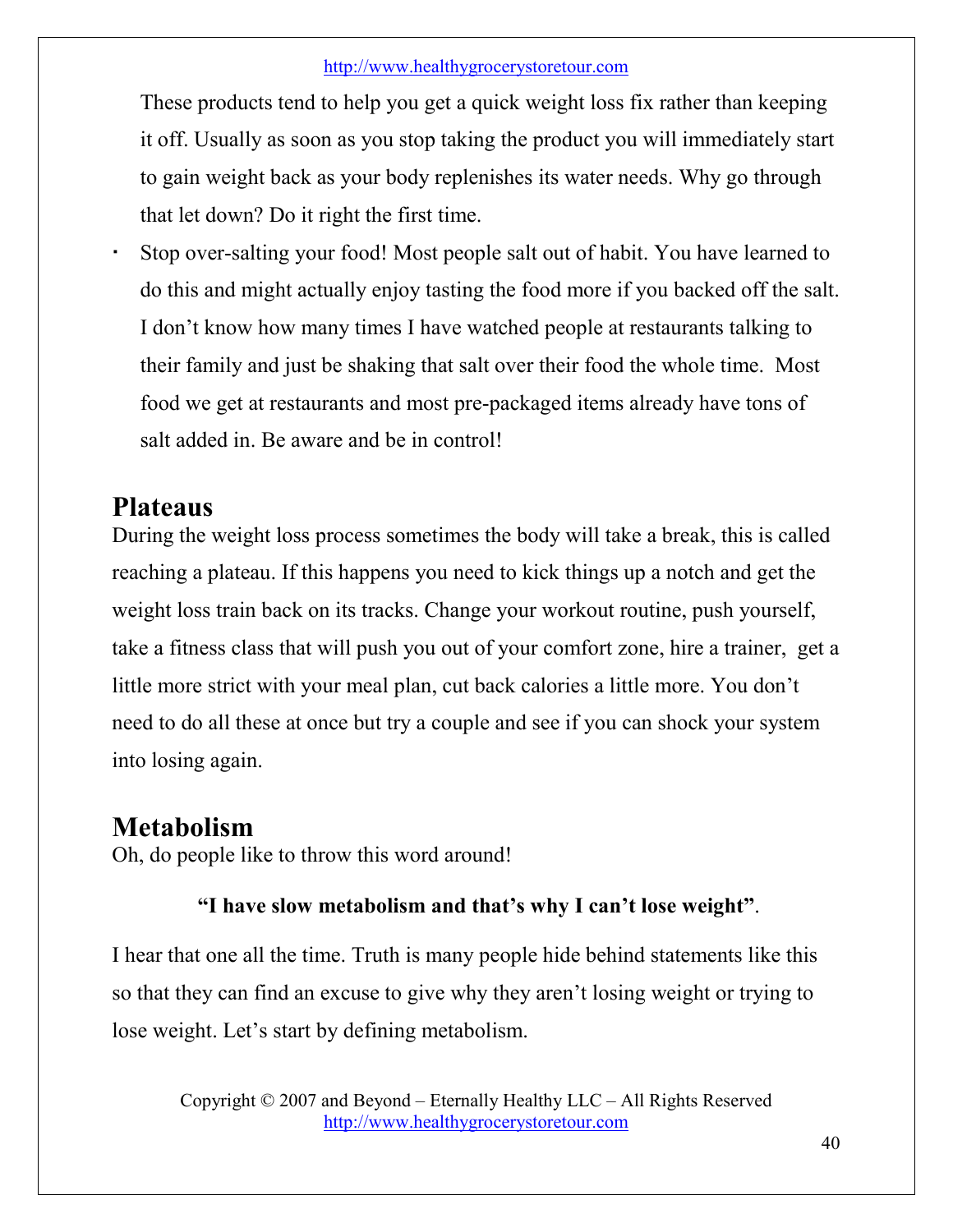The American Council on Exercise defines metabolism as "The chemical and physical processes in the body that provide energy for the maintenance of life."

Encarta® World English Dictionary, North American Edition defines metabolism as "life-sustaining chemical activity: the series of processes by which food is converted into the energy and products needed to sustain life."

Food and Exercise = Energy burned to LIVE!

Metabolism is controlled by staying active, eating healthfully and LIVING WELL. So if you're sitting around and eating poorly you most likely do have a messed up metabolism. So what are you going to do about it? Are you gong to be one of the "blame gamers" or are you going to start making that metabolism of yours turn into a burning machine? All I can say is BURN BABY BURN!

#### Calcium

Some people cut out dairy foods because they think they are too high in fat and calories but this is just not true. Studies have shown women and men have lost significantly more weight when they include 1200 milligrams of calcium from dairy products and a reduced calorie eating plan.

The most exciting report showed people who added low fat calcium to their diets lost more inches in the stomach and hips. So grab a low fat yogurt and enjoy!

#### Ladies check this out!

Researchers at Columbia University found that women who took 1,200mg of calcium per day noticed a 48% decrease in PMS symptoms.

Copyright © 2007 and Beyond – Eternally Healthy LLC – All Rights Reserved http://www.healthygrocerystoretour.com How does calcium do this?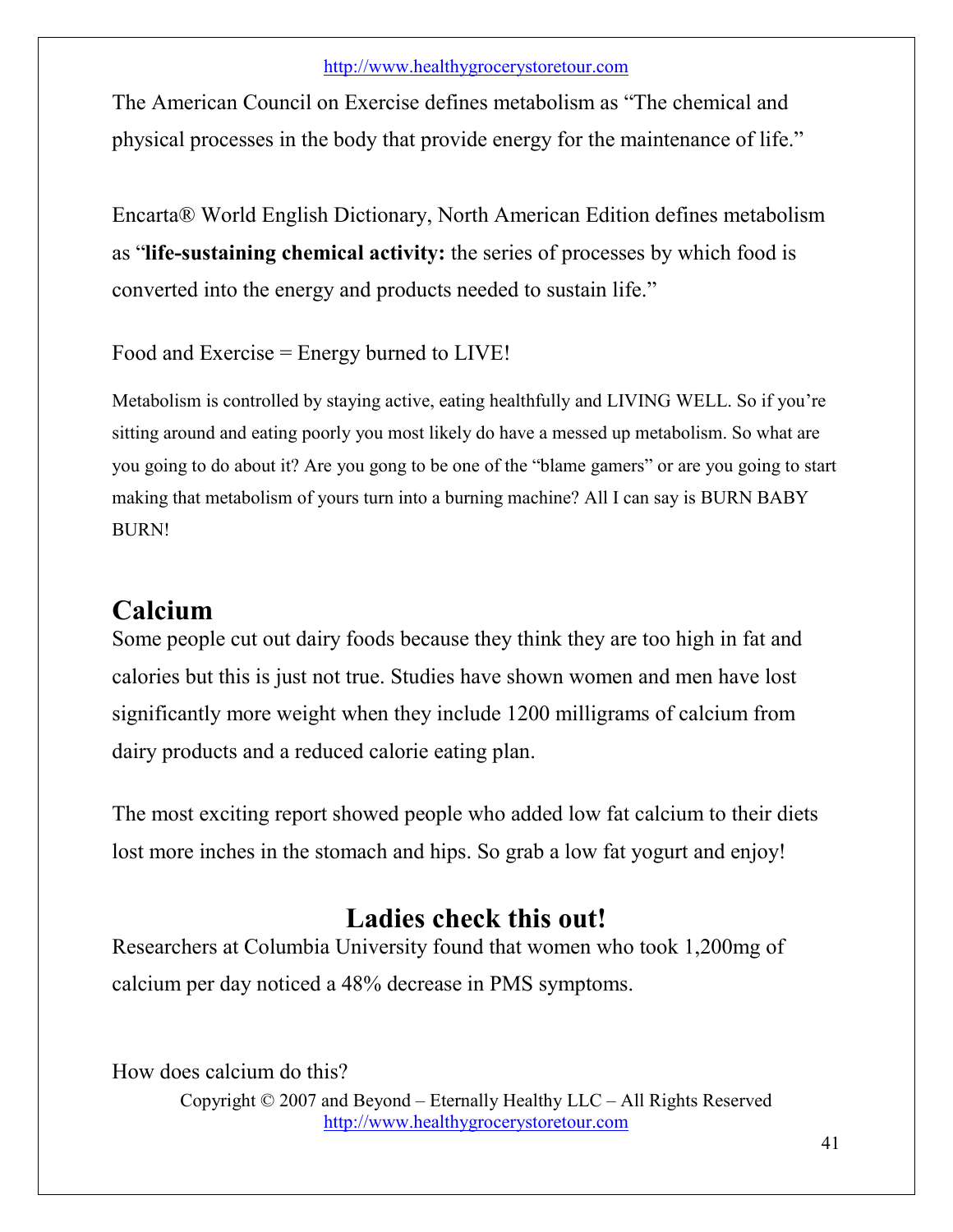Calcium helps to slow the production of calcitriol, which directs fat cells and the fat burning process. In other words, calcium decreases calcitriol  $=$  less fat made  $=$ more fat burned for energy.

Can I take a calcium supplement? Supplements work but better results have been shown to come from those who ate daily products.

Experts recommend consuming 1200 milligrams of calcium daily or 3 servings of dairy. Please make note that the body cannot absorb more than 500-600 milligrams of calcium at one time. Here is a quick reference chart to help you get started:

|                                           | Calcium |                 |     |
|-------------------------------------------|---------|-----------------|-----|
| Food                                      | (mg)    | <b>Calories</b> | Fat |
| <b>Quaker Oatmeal Nutrition for Women</b> |         |                 |     |
| $(1$ pkt $)$                              | 500     | 160             | 2.5 |
| 8oz. non fat yogurt                       | 345     | 213             | 0   |
| Kraft 2% Cheese (1oz)                     | 400     | 70              | 4   |
| 2% Milk (1/2c)                            | 148     | 65              | 2.5 |
| Dannon Light and Fit Smoothie             | 150     | 80              | 0   |

Other benefits of calcium:

- -Reduces risk of cancer
- - Helps in blood clotting, muscle contraction, nerve transmission and formation of bones and teeth
- Fights Osteoporosis
- -Aids in lowering blood pressure
- -Builds strong bones

Did you know? Calcium is found in dairy but did you know it is also in kale,

broccoli and Chinese cabbage.

#### Smoking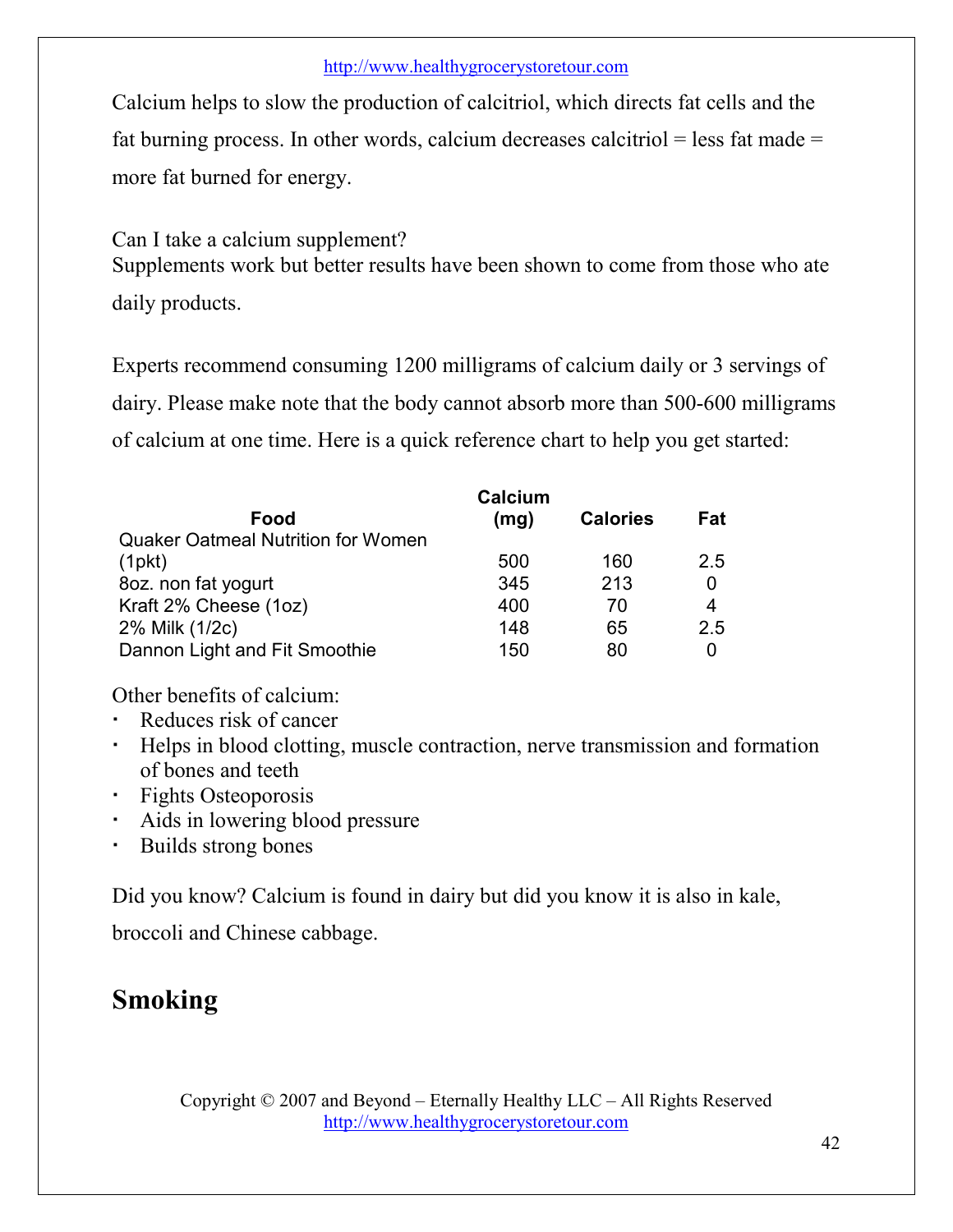Smoker's who increased the amount of time they exercised by 30 minutes a week while trying to quit were 30% MORE likely to be successful than those who didn't exercise, reports a Brown Medical School study of 109 people. They averaged 4 hours of exercise a week.

Obviously I don't think anyone should smoke cigarettes but if you do I have a special place in my heart for those of you who do. You see my entire family (except my mother) has smoked at one time or another. Mom, dad, sisters, nephew, grand parents, aunts and uncles all currently smoke or did so for many years. I spent most of my days at my grandparent's house while my parents worked their fingers to the bone at their factory-type jobs. My grandparents didn't have much but always found money for their beloved cigarettes. I loved grandma and grandpa with all my heart but I can honestly look back now and say they were adding to my health problems with every puff. I had horrible allergies and asthmatic problems my entire childhood and I truly believe being surrounded by the second hand smoke made a profound impact on my health. I might also add that both my grandparents died of smoking related illness and disease. The only good that came out of their deaths from this dangerous habit was that my Dad stopped smoking almost immediately after their passing.

If you want to keep smoking and have no intention on stopping please be careful not to smoke around children. The smallest amount of second hand smoke can make a huge impact in the small lungs of a child. If you have the desire to quit please seek assistance. There are many medications and aids that can help you in this journey. I also recommend looking into programs online, at local churches and community centers.

Smoking stats per American Heart Association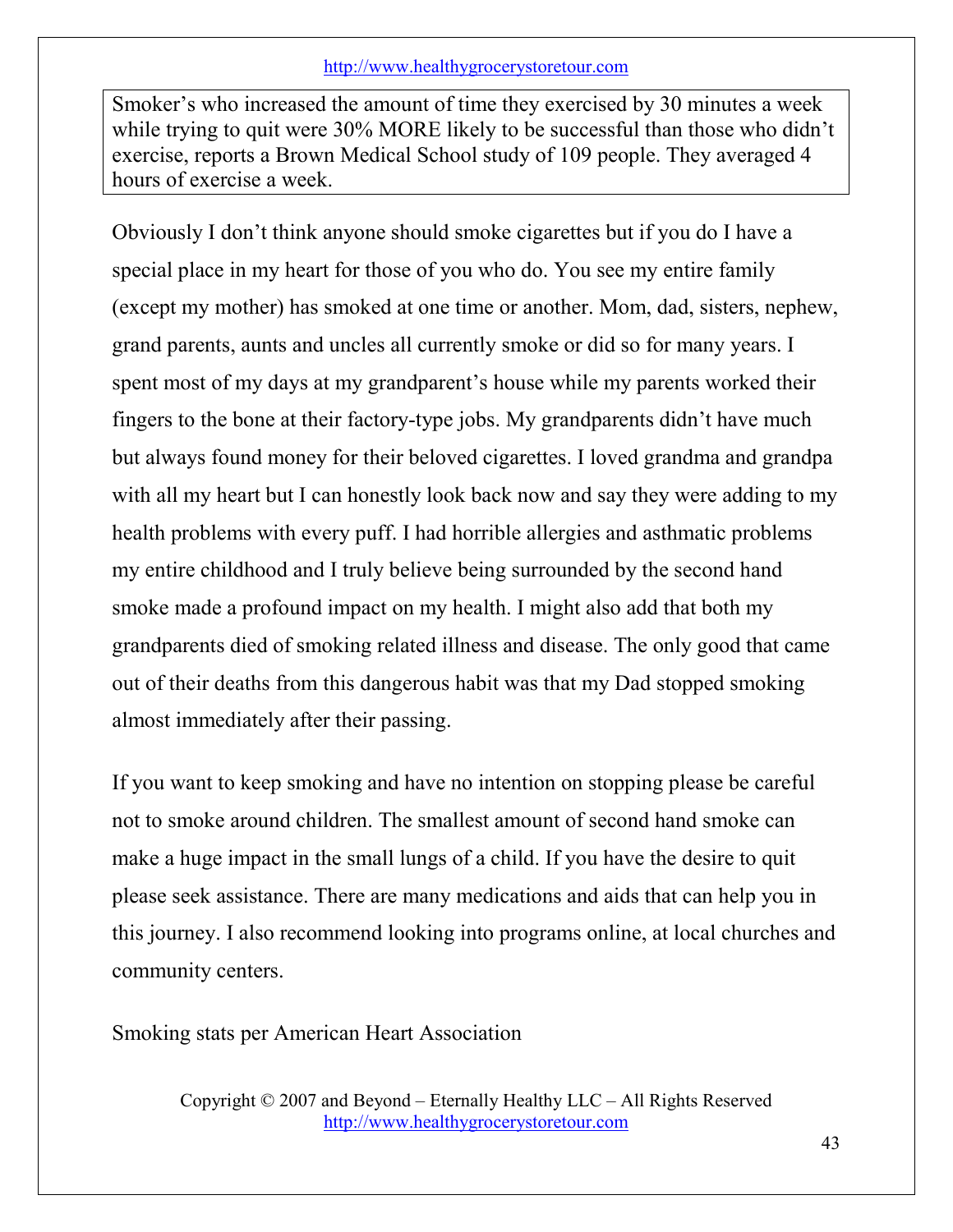- 30% of cancer deaths and 87% of lung cancer deaths can be attributed to tobacco.
- Smokers who quit can expect to live approximately 10 years longer than those who continue to smoke.
- -2004 - 38,000 deaths to non-smokers from second hand smoke.

#### Alcohol

#### SKIP HAPPY HOUR!

I'm not here to lecture you but this is really a no-brainer. The studies go back in forth about red wine but for the most part you need to skip the alcoholic beverages. Not only does it slow your metabolism by changing the rate in which your body burns calories but it puts you in a position to make poor food choices. Alcohol demotivates and messes with your body and kills workouts!

Many studies show that 1 6oz glass of red wine can have heart healthy benefits. In my opinion, it's better to improve your heart through better eating and exercise then banking your heart health on a glass of wine. Again, don't let yourself make excuses and try to justify your unhealthy habits.

| Happy Hour can kill your diet really! |             |
|---------------------------------------|-------------|
| Rum and Diet Cola (3.5oz.)            | 97 calories |
| Pina Colada (4.5oz)                   | 245 cal     |
| Gin and Tonic (3.5 oz.)               | 131 cal     |
| Wine $(3.5oz)$                        | 79 cal      |
| Martini (3 oz)                        | $207$ cal   |
| Light Beer $(12 oz)$                  | $103$ cal   |

#### GETTIN' DOWN TO BUSINESS

Now you are ready to dive into your personal exercise and nutrition plan.

Yeeehhhaaawwww! And YES, I said plan. You must have a plan of attack and

Copyright © 2007 and Beyond – Eternally Healthy LLC – All Rights Reserved http://www.healthygrocerystoretour.com KNOW without a shadow of doubt that you are eating and burning to lose.